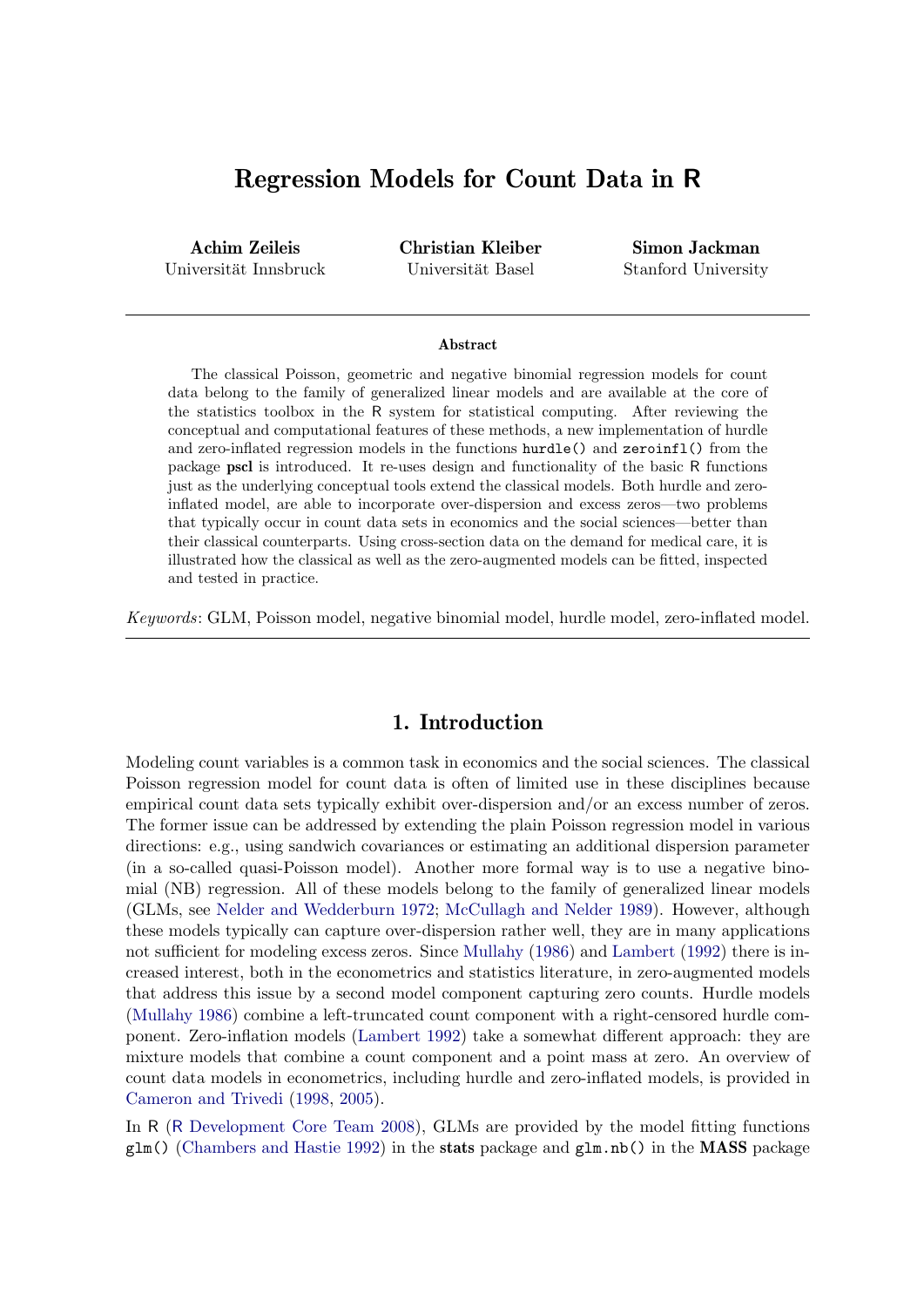[\(Venables and Ripley](#page-20-2) [2002\)](#page-20-2) along with associated methods for diagnostics and inference. Here, we discuss the implementation of hurdle and zero-inflated models in the functions hurdle() and zeroinfl() in the pscl package [\(Jackman](#page-19-6) [2008\)](#page-19-6), available from the Comprehensive R Archive Network (CRAN) at <http://CRAN.R-project.org/package=pscl>. The design of both modeling functions as well as the methods operating on the associated fitted model objects follows that of the base R functionality so that the new software integrates easily into the computational toolbox for modeling count data in R.

The remainder of this paper is organized as follows: Section [2](#page-1-0) discusses both the classical and zero-augmented count data models and their R implementations. In Section [3,](#page-7-0) all count regression models discussed are applied to a microeconomic cross-section data set on the demand for medical care. The summary in Section [4](#page-18-0) concludes the main part of the paper; further technical details are presented in the appendix.

### 2. Models and software

<span id="page-1-0"></span>In this section, we briefly outline the theory and its implementation in R (R [Development](#page-20-1) [Core Team](#page-20-1) [2008\)](#page-20-1) for some basic count data regression models as well as their zero-augmented extensions (see Table [1](#page-1-1) for an overview). The classical Poisson, geometric and negative binomial models are described in a generalized linear model (GLM) framework; they are implemented in R by the glm() function [\(Chambers and Hastie](#page-19-5) [1992\)](#page-19-5) in the stats package and the glm.nb() function in the MASS package [\(Venables and Ripley](#page-20-2) [2002\)](#page-20-2). The hurdle and zero-inflated extensions of these models are provided by the functions hurdle() and zeroinfl() in package pscl [\(Jackman](#page-19-6) [2008\)](#page-19-6). The original implementation of [Jackman](#page-19-6) [\(2008\)](#page-19-6) was improved by [Kleiber and Zeileis](#page-19-7) [\(2008\)](#page-19-7) for **pscl** to make the fitting functions and the fitted

| <b>Type</b>    | Distribution | Method   | Description                                  |
|----------------|--------------|----------|----------------------------------------------|
| <b>GLM</b>     | Poisson      | ML.      | Poisson regression: classical GLM, estimated |
|                |              |          | by maximum likelihood (ML)                   |
|                |              | quasi    | "quasi-Poisson regression": same mean func-  |
|                |              |          | tion, estimated by quasi-ML (QML) or         |
|                |              |          | equivalently generalized estimating equa-    |
|                |              |          | tions (GEE), inference adjustment via esti-  |
|                |              |          | mated dispersion parameter                   |
|                |              | adjusted | "adjusted Poisson regression": same mean     |
|                |              |          | function, estimated by QML/GEE, inference    |
|                |              |          | adjustment via sandwich covariances          |
|                | NB           | ML.      | NB regression: extended GLM, estimated by    |
|                |              |          | ML including additional shape parameter      |
| zero-augmented | Poisson      | ML.      | zero-inflated Poisson (ZIP), hurdle Poisson  |
|                | NB           | МL       | zero-inflated NB (ZINB), hurdle NB           |

<span id="page-1-1"></span>Table 1: Overview of discussed count regression models. All GLMs use the same log-linear mean function  $(\log(\mu) = x^{\top} \beta)$  but make different assumptions about the remaining likelihood. The zero-augmented models extend the mean function by modifying (typically, increasing) the likelihood of zero counts.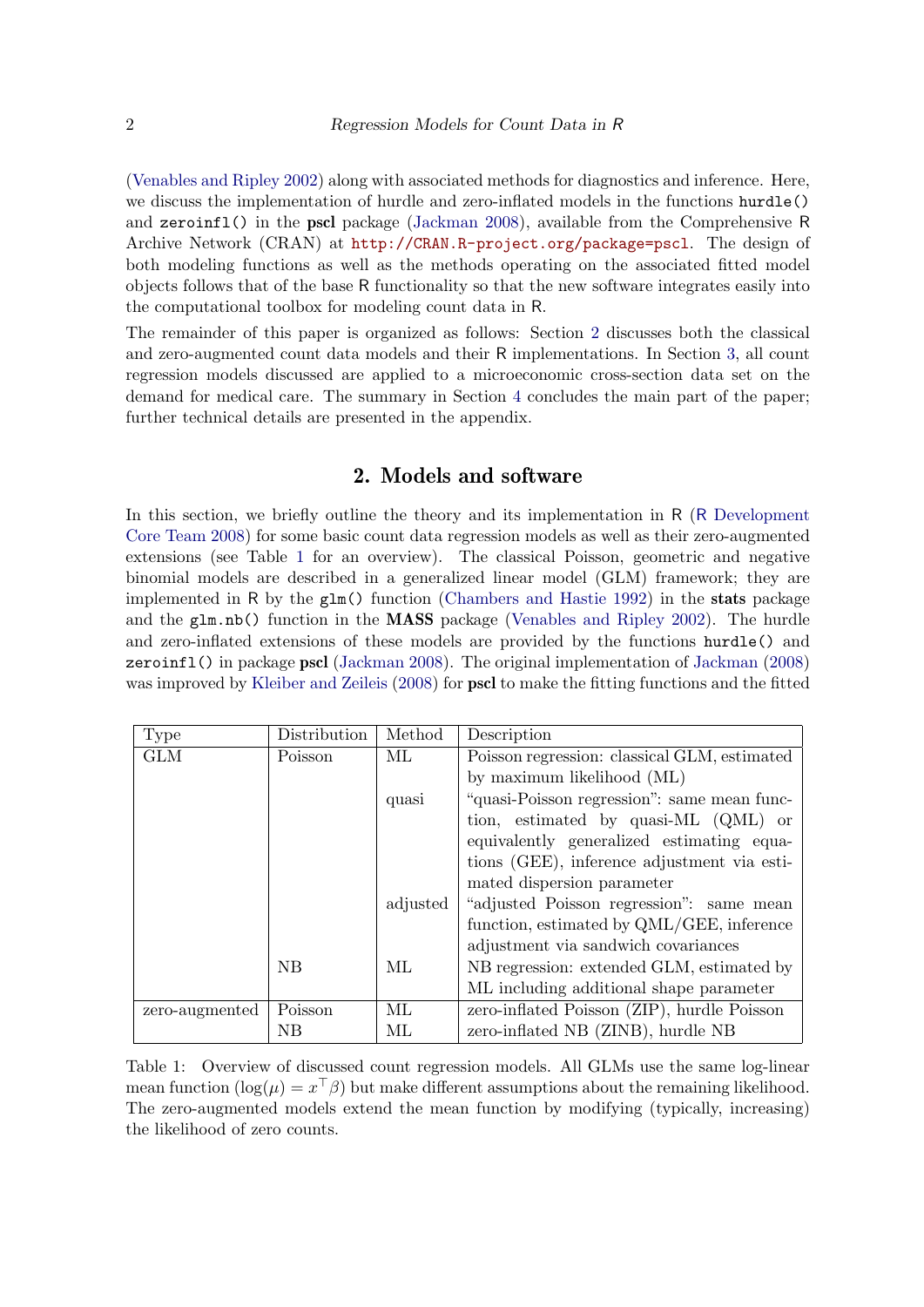model objects more similar to their  $glm$ ) and  $glm.nb$ ) counterparts. The most important features of the new hurdle() and zeroinfl() functions are discussed below while some technical aspects are deferred to the appendix.

An alternative implementation of zero-inflated count models is available in the currently orphaned package zicounts [\(Mwalili](#page-20-3) [2007\)](#page-20-3). Another extension of zero-inflated Poisson models is available in package ZIGP [\(Erhardt](#page-19-8) [2008\)](#page-19-8) which allows dispersion—in addition to mean and zero-inflation level—to depend on regressors. However, the interfaces of both packages are less standard with fewer (or no) standard methods provided. Therefore, re-using generic inference tools is more cumbersome and hence these packages are not discussed here.

Two packages that embed zero-inflated models into more general implementations of GLMs and GAMs (generalized additive models) are gamlss [\(Stasinopoulos and Rigby](#page-20-4) [2007\)](#page-20-4) and VGAM [\(Yee](#page-20-5) [2008\)](#page-20-5). The latter also provides hurdle models (under the name zero-altered models). Both implementations allow specification of only one set of regressors.

In addition to zero-augmented models, there are many further extensions to the classical Poisson model which are not discussed here. Some important model classes include finite mixture models—implemented in R in package **flexmix** [\(Leisch](#page-19-9)  $2004$ )—and generalized estimating equations (GEE)—provided in R by package geepack [\(Halekoh, Højsgaard, and Yan](#page-19-10) [2006\)](#page-19-10)—and mixed-effects models—available in R in packages lme4 and nlme (see [Pinheiro](#page-20-6) [and Bates](#page-20-6) [2000\)](#page-20-6). Further information about the models and alternative R implementations can be found in the respective references.

#### 2.1. Generalized linear models

#### Model frame

The basic count data regression models can be represented and understood using the GLM framework that emerged in the statistical literature in the early 1970s [\(Nelder and Wedderburn](#page-20-0) [1972\)](#page-20-0). In the following, we briefly sketch some important aspects relating to the unifying conceptual properties and their implementation in R—for a detailed theoretical account of GLMs see [McCullagh and Nelder](#page-19-0) [\(1989\)](#page-19-0).

GLMs describe the dependence of a scalar variable  $y_i$   $(i = 1, \ldots, n)$  on a vector of regressors  $x_i$ . The conditional distribution of  $y_i|x_i$  is a linear exponential family with probability density function

<span id="page-2-0"></span>
$$
f(y; \lambda, \phi) = \exp\left(\frac{y \cdot \lambda - b(\lambda)}{\phi} + c(y, \phi)\right), \tag{1}
$$

where  $\lambda$  is the canonical parameter that depends on the regressors via a linear predictor and  $\phi$  is a dispersion parameter that is often known. The functions  $b(\cdot)$  and  $c(\cdot)$  are known and determine which member of the family is used, e.g., the normal, binomial or Poisson distribution. Conditional mean and variance of  $y_i$  are given by  $\mathsf{E}[y_i | x_i] = \mu_i = b'(\lambda_i)$  and  $\text{VAR}[y_i | x_i] = \phi \cdot b''(\lambda_i)$ . Thus, up to a scale or dispersion parameter  $\phi$ , the distribution of  $y_i$  is determined by its mean. Its variance is proportional to  $V(\mu) = b''(\lambda(\mu))$ , also called variance function.

The dependence of the conditional mean  $\mathsf{E}[y_i | x_i] = \mu_i$  on the regressors  $x_i$  is specified via

<span id="page-2-1"></span>
$$
g(\mu_i) = x_i^{\top} \beta, \qquad (2)
$$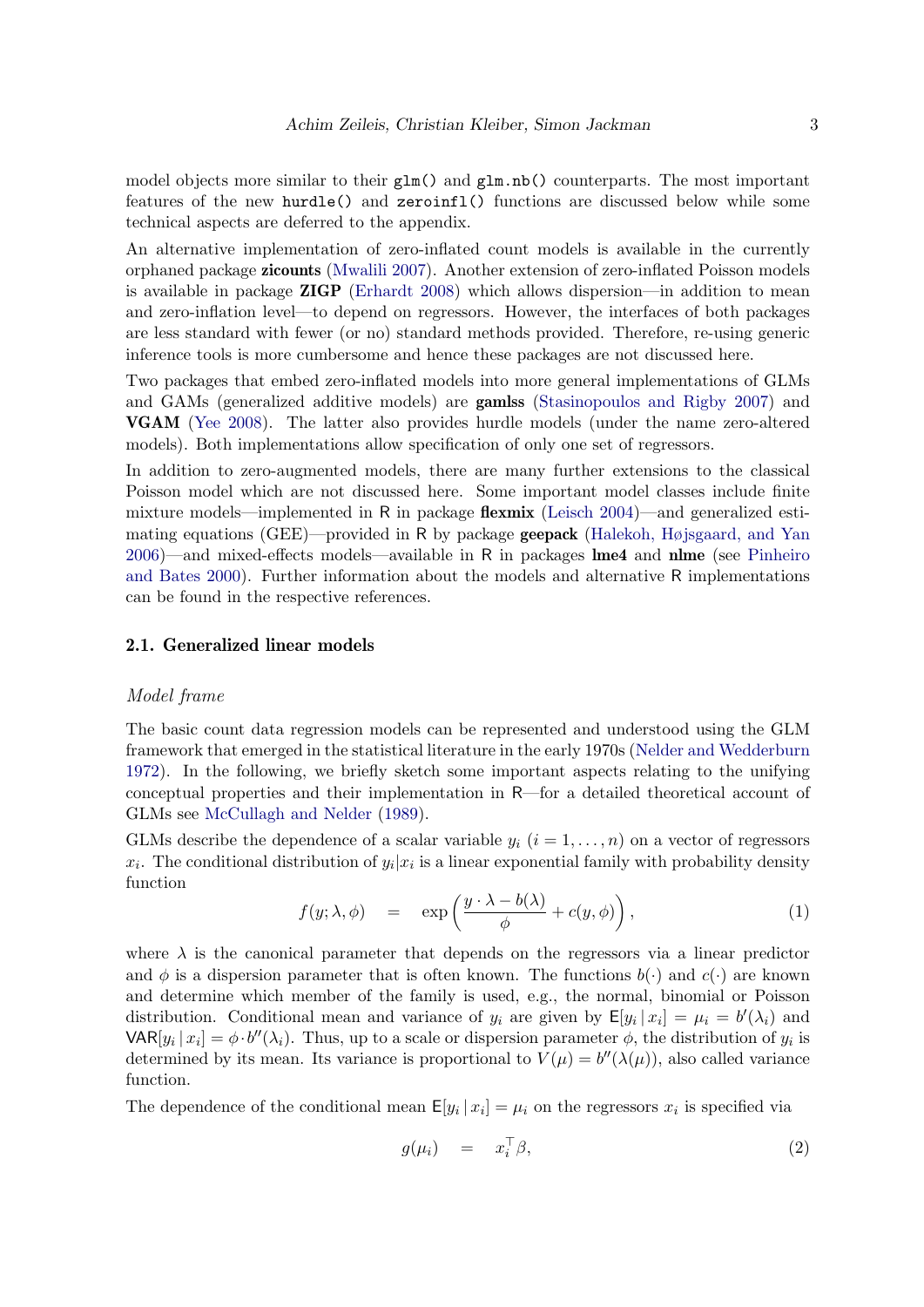where  $q(\cdot)$  is a known link function and  $\beta$  is the vector of regression coefficients which are typically estimated by maximum likelihood (ML) using the iterative weighted least squares (IWLS) algorithm.

Instead of viewing GLMs as models for the full likelihood (as determined by Equation [1\)](#page-2-0), they can also be regarded as regression models for the mean only (as specified in Equation [2\)](#page-2-1) where the estimating functions used for fitting the model are derived from a particular family. As illustrated in the remainder of this section, the estimating function point of view is particularly useful for relaxing the assumptions imposed by the Poisson likelihood.

R provides a very flexible implementation of the general GLM framework in the function glm() [\(Chambers and Hastie](#page-19-5) [1992\)](#page-19-5) contained in the stats package. Its most important arguments are

```
glm(formula, data, subset, na.action, weights, offset,
 family = gaussian, start = NULL, control = glm.control(...),
 model = TRUE, y = TRUE, x = FALSE, ...)
```
where formula plus data is the now standard way of specifying regression relationships in R/S introduced in [Chambers and Hastie](#page-19-5) [\(1992\)](#page-19-5). The remaining arguments in the first line (subset, na.action, weights, and offset) are also standard for setting up formula-based regression models in R/S. The arguments in the second line control aspects specific to GLMs while the arguments in the last line specify which components are returned in the fitted model object (of class "glm" which inherits from "lm"). By default the model frame (model) and the vector  $(y_1, \ldots, y_n)$ <sup>T</sup> (y) but not the model matrix (x, containing  $x_1, \ldots, x_n$  combined rowwise) are included. The family argument specifies the link  $q(\mu)$  and variance function  $V(\mu)$ of the model, start can be used to set starting values for  $\beta$ , and control contains control parameters for the IWLS algorithm. For further arguments to glm() (including alternative specifications of starting values) see ? $g1m$ . The high-level  $g1m$ () interface relies on the function glm.fit() which carries out the actual model fitting (without taking a formula-based input or returning classed output).

For "glm" objects, a set of standard methods (including print(), predict(), logLik() and many others) are provided. Inference can easily be performed using the summary() method for assessing the regression coefficients via partial Wald tests or the anova() method for comparing nested models via an analysis of deviance. These inference functions are complemented by further generic inference functions in contributed packages: e.g., **Imtest** [\(Zeileis and Hothorn](#page-20-7) [2002\)](#page-20-7) provides a coeftest() function that also computes partial Wald tests but allows for specification of alternative (robust) standard errors. Similarly, waldtest() from **lmtest** and linearHypothesis() from car [\(Fox](#page-19-11) [2002\)](#page-19-11) assess nested models via Wald tests (using different specifications for the nested models). Finally,  $l$ rtest() from lmtest compares nested models via likelihood ratio (LR) tests based on an interface similar to waldtest() and anova().

#### Poisson model

The simplest distribution used for modeling count data is the Poisson distribution with probability density function

$$
f(y; \mu) = \frac{\exp(-\mu) \cdot \mu^y}{y!}, \tag{3}
$$

which is of type [\(1\)](#page-2-0) and thus Poisson regression is a special case of the GLM framework. The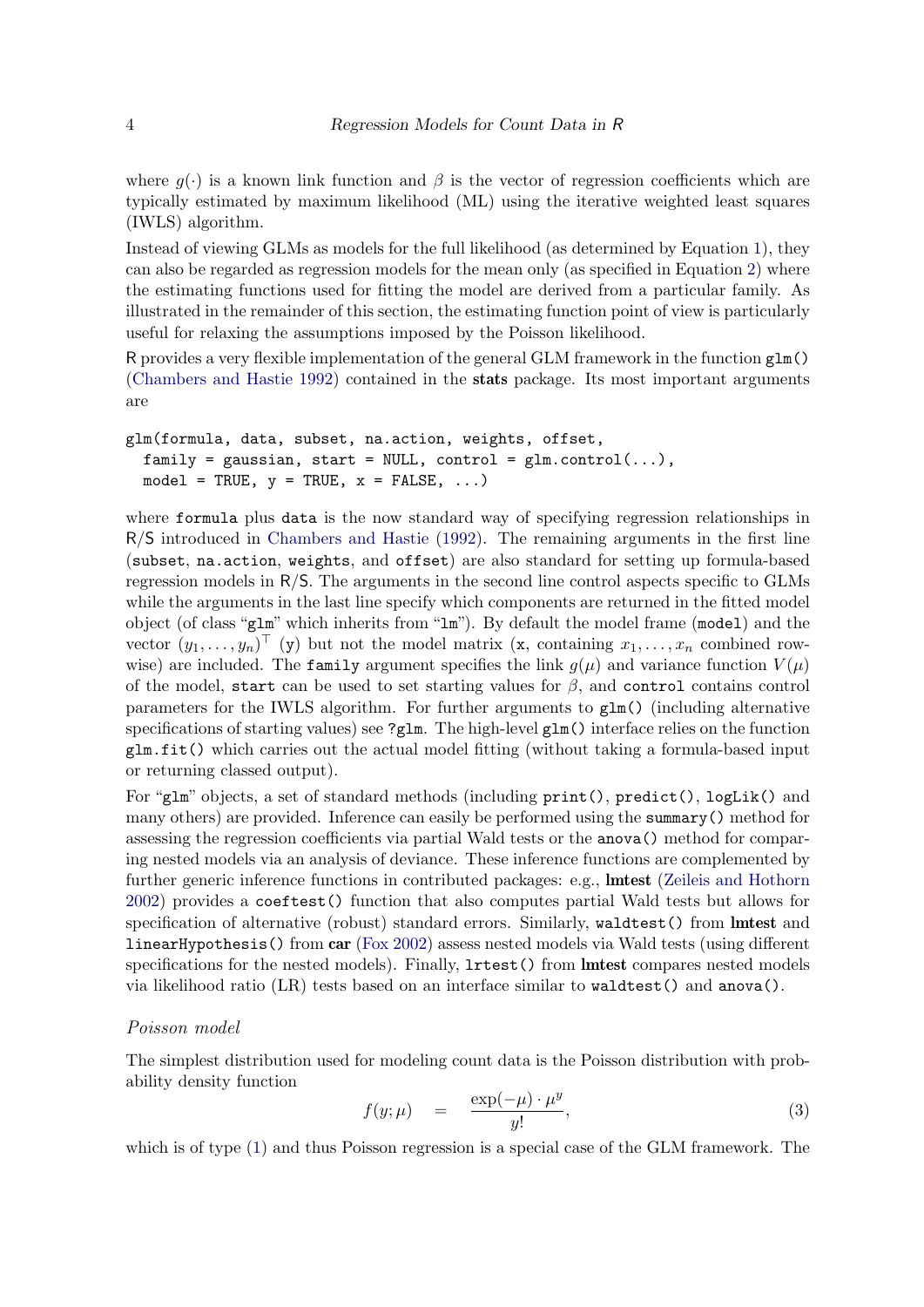canonical link is  $g(\mu) = \log(\mu)$  resulting in a log-linear relationship between mean and linear predictor. The variance in the Poisson model is identical to the mean, thus the dispersion is fixed at  $\phi = 1$  and the variance function is  $V(\mu) = \mu$ .

In R, this can easily be specified in the  $glm()$  call just by setting family = poisson (where the default log link could also be changed in the poisson() call).

In practice, the Poisson model is often useful for describing the mean  $\mu_i$  but underestimates the variance in the data, rendering all model-based tests liberal. One way of dealing with this is to use the same estimating functions for the mean, but to base inference on the more robust sandwich covariance matrix estimator. In R, this estimator is provided by the sandwich() function in the sandwich package [\(Zeileis](#page-20-8) [2004,](#page-20-8) [2006\)](#page-20-9).

#### Quasi-Poisson model

Another way of dealing with over-dispersion is to use the mean regression function and the variance function from the Poisson GLM but to leave the dispersion parameter  $\phi$  unrestricted. Thus,  $\phi$  is not assumed to be fixed at 1 but is estimated from the data. This strategy leads to the same coefficient estimates as the standard Poisson model but inference is adjusted for over-dispersion. Consequently, both models (quasi-Poisson and sandwich-adjusted Poisson) adopt the estimating function view of the Poisson model and do not correspond to models with fully specified likelihoods.

In R, the quasi-Poisson model with estimated dispersion parameter can also be fitted with the glm() function, simply setting family = quasipoisson.

#### Negative binomial models

A third way of modeling over-dispersed count data is to assume a negative binomial (NB) distribution for  $y_i|x_i$  which can arise as a gamma mixture of Poisson distributions. One parameterization of its probability density function is

$$
f(y; \mu, \theta) = \frac{\Gamma(y + \theta)}{\Gamma(\theta) \cdot y!} \cdot \frac{\mu^y \cdot \theta^{\theta}}{(\mu + \theta)^{y + \theta}},
$$
\n(4)

with mean  $\mu$  and shape parameter  $\theta$ ;  $\Gamma(\cdot)$  is the gamma function. For every fixed  $\theta$ , this is of type [\(1\)](#page-2-0) and thus is another special case of the GLM framework. It also has  $\phi = 1$  but with variance function  $V(\mu) = \mu + \frac{\mu^2}{\theta}$  $\frac{\iota^-}{\theta}$  .

Package **MASS** [\(Venables and Ripley](#page-20-2) [2002\)](#page-20-2) provides the family function negative.binomial() that can directly be plugged into glm() provided the argument theta is specified. One application would be the geometric model, the special case where  $\theta = 1$ , which can consequently be fitted in R by setting family = negative.binomial(theta = 1) in the  $glm()$  call.

If  $\theta$  is not known but to be estimated from the data, the negative binomial model is not a special case of the general GLM—however, an ML fit can easily be computed re-using GLM methodology by iterating estimation of  $\beta$  given  $\theta$  and vice versa. This leads to ML estimates for both  $\beta$  and  $\theta$  which can be computed using the function glm.nb() from the package **MASS**. It returns a model of class "negbin" inheriting from "glm" for which appropriate methods to the generic functions described above are again available.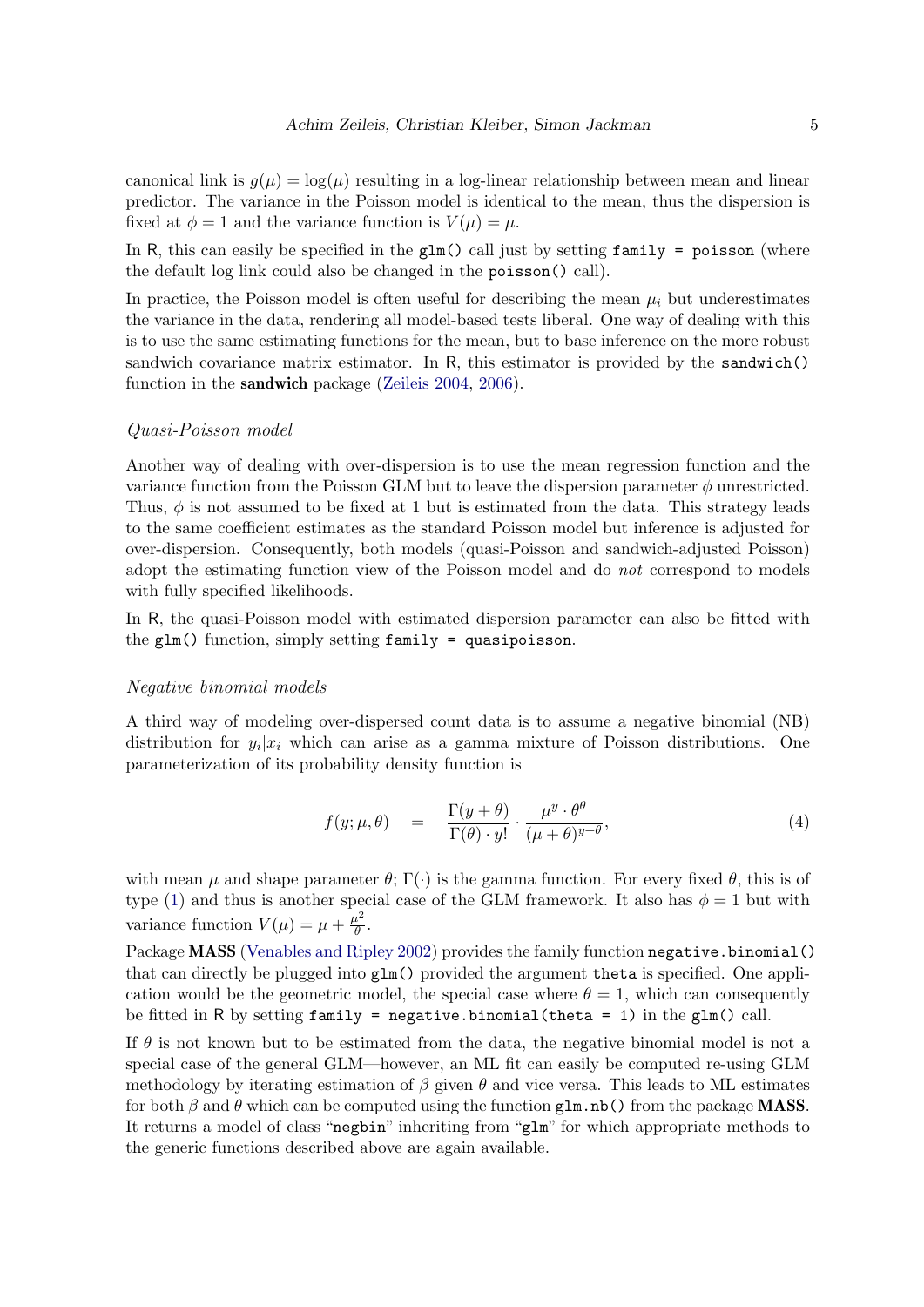#### 2.2. Hurdle models

In addition to over-dispersion, many empirical count data sets exhibit more zero observations than would be allowed for by the Poisson model. One model class capable of capturing both properties is the hurdle model, originally proposed by [Mullahy](#page-19-1) [\(1986\)](#page-19-1) in the econometrics literature (see [Cameron and Trivedi](#page-19-3) [1998,](#page-19-3) [2005,](#page-19-4) for an overview). They are two-component models: A truncated count component, such as Poisson, geometric or negative binomial, is employed for positive counts, and a hurdle component models zero vs. larger counts. For the latter, either a binomial model or a censored count distribution can be employed.

More formally, the hurdle model combines a count data model  $f_{\text{count}}(y; x, \beta)$  (that is lefttruncated at  $y = 1$ ) and a zero hurdle model  $f_{\text{zero}}(y; z, \gamma)$  (right-censored at  $y = 1$ ):

$$
f_{\text{hurdle}}(y; x, z, \beta, \gamma) = \begin{cases} f_{\text{zero}}(0; z, \gamma) & \text{if } y = 0, \\ (1 - f_{\text{zero}}(0; z, \gamma)) \cdot f_{\text{count}}(y; x, \beta) / (1 - f_{\text{count}}(0; x, \beta)) & \text{if } y > 0 \end{cases}
$$
(5)

The model parameters  $\beta$ ,  $\gamma$ , and potentially one or two additional dispersion parameters  $\theta$ (if  $f_{\text{count}}$  or  $f_{\text{zero}}$  or both are negative binomial densities) are estimated by ML, where the specification of the likelihood has the advantage that the count and the hurdle component can be maximized separately. The corresponding mean regression relationship is given by

<span id="page-5-1"></span>
$$
\log(\mu_i) = x_i^{\top} \beta + \log(1 - f_{\text{zero}}(0; z_i, \gamma)) - \log(1 - f_{\text{count}}(0; x_i, \beta)), \tag{6}
$$

again using the canonical log link. For interpreting the zero model as a hurdle, a binomial  $GLM$  is probably the most intuitive specification<sup>[1](#page-5-0)</sup>. Another useful interpretation arises if the same regressors  $x_i = z_i$  are used in the same count model in both components  $f_{\text{count}} = f_{\text{zero}}$ : A test of the hypothesis  $\beta = \gamma$  then tests whether the hurdle is needed or not.

In R, hurdle count data models can be fitted with the hurdle() function from the **pscl** package [\(Jackman](#page-19-6) [2008\)](#page-19-6). Both its fitting function and the returned model objects of class "hurdle" are modelled after the corresponding GLM functionality in R. The arguments of hurdle() are given by

```
hurdle(formula, data, subset, na.action, weights, offset,
  dist = "poisson", zero.dist = "binomial", link = "logit",
  control = \text{hurdle.control}(...),model = TRUE, y = TRUE, x = FALSE, ...)
```
where the first line contains the standard model-frame specifications, the second and third lines have the arguments specific to hurdle models and the arguments in the last line control some components of the return value.

If a formula of type  $y \uparrow x1 + x2$  is supplied, it not only describes the count regression relationship of  $y_i$  and  $x_i$  but also implies that the same set of regressors is used for the zero hurdle component  $z_i = x_i$ . This is could be made more explicit by equivalently writing the formula as  $y \sim x1 + x2$  |  $x1 + x2$ . Of course, a different set of regressors could be specified for the zero hurdle component, e.g.,  $y \tilde{=} x1 + x2 + z2 + z3$ , giving the count data model y  $\tilde{r}$  x1 + x2 conditional on (1) the zero hurdle model y  $\tilde{r}$  z1 + z2 + z3.

<span id="page-5-0"></span><sup>&</sup>lt;sup>1</sup>Note that binomial logit and censored geometric models as the hurdle part both lead to the same likelihood function and thus to the same coefficient estimates [\(Mullahy](#page-19-1) [1986\)](#page-19-1).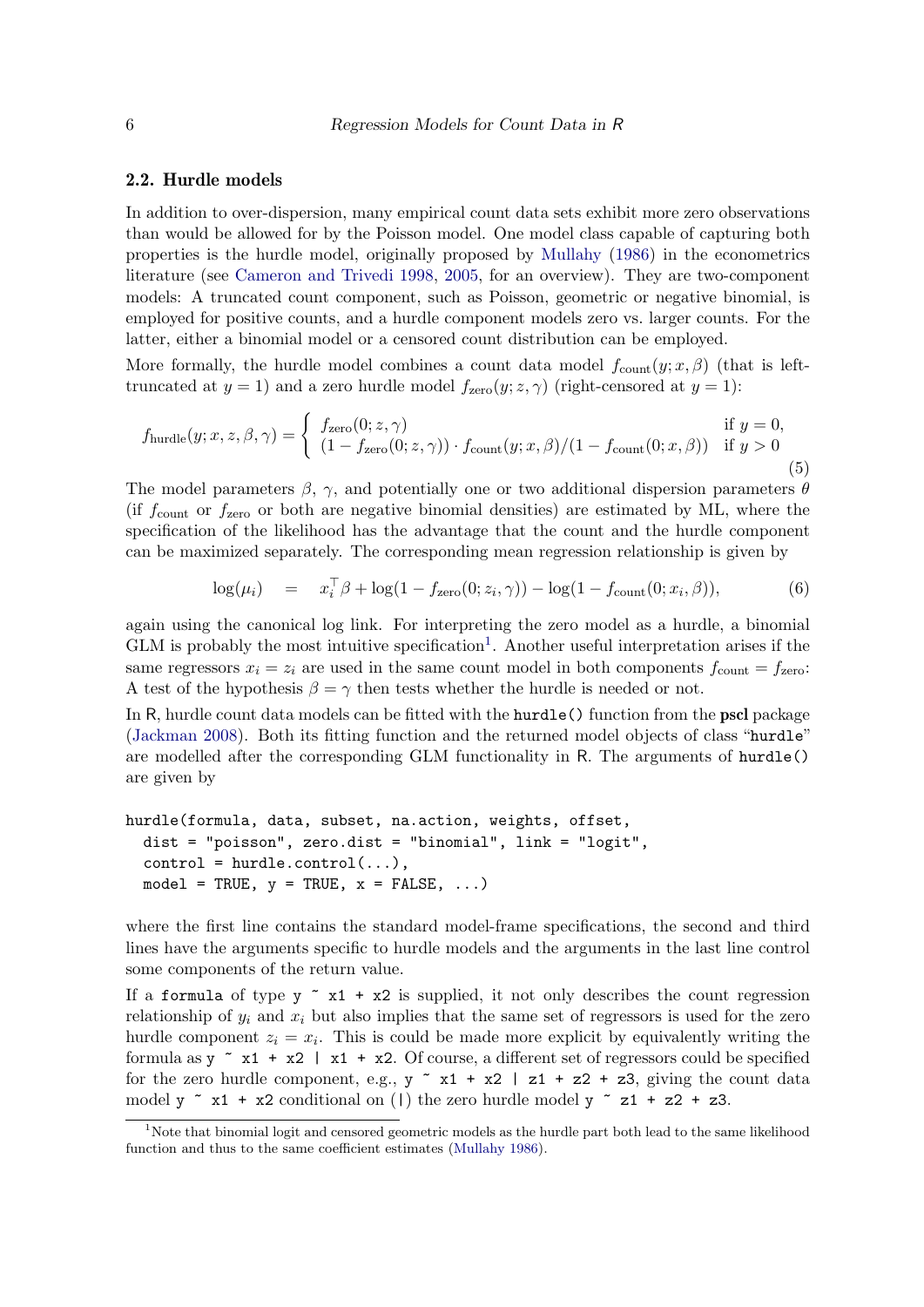The model likelihood can be specified by the dist, zero.dist and link arguments. The count data distribution dist is "poisson" by default (it can also be set to "negbin" or "geometric"), for which the canonical log link is always used. The distribution for the zero hurdle model can be specified via zero.dist. The default is a binomial model with link (defaulting to "logit", but all link functions of the binomial() family are also supported), alternatively a right-censored count distribution (Poisson, negative binomial or geometric, all with  $log$  link) could be specified.

ML estimation of all parameters employing analytical gradients is carried out using R's optim() with control options set in hurdle.control(). Starting values can be user-supplied, otherwise they are estimated by  $glm.fit()$  (the default). The covariance matrix estimate is derived numerically using the Hessian matrix returned by optim(). See Appendix [A](#page-21-0) for further technical details.

The returned fitted-model object of class "hurdle" is a list similar to "glm" objects. Some of its elements—such as coefficients or terms—are lists with a zero and count component, respectively. For details see Appendix [A.](#page-21-0)

A set of standard extractor functions for fitted model objects is available for objects of class "hurdle", including the usual summary() method that provides partial Wald tests for all coefficients. No anova() method is provided, but the general coeftest(), waldtest() from lmtest, and linearHypothesis() from car can be used for Wald tests and lrtest() from lmtest for LR tests of nested models. The function hurdletest() is a convenience interface to linearHypothesis() for testing for the presence of a hurdle (which is only applicable if the same regressors and the same count distribution are used in both components).

#### 2.3. Zero-inflated models

Zero-inflated models [\(Mullahy](#page-19-1) [1986;](#page-19-1) [Lambert](#page-19-2) [1992\)](#page-19-2) are another model class capable of dealing with excess zero counts (see [Cameron and Trivedi](#page-19-3) [1998,](#page-19-3) [2005,](#page-19-4) for an overview). They are two-component mixture models combining a point mass at zero with a count distribution such as Poisson, geometric or negative binomial. Thus, there are two sources of zeros: zeros may come from both the point mass and from the count component. For modeling the unobserved state (zero vs. count), a binary model is used: in the simplest case only with an intercept but potentially containing regressors.

Formally, the zero-inflated density is a mixture of a point mass at zero  $I_{\{0\}}(y)$  and a count distribution  $f_{\text{count}}(y; x, \beta)$ . The probability of observing a zero count is inflated with probability  $\pi = f_{\text{zero}}(0; z, \gamma)$ :

$$
f_{\text{zeroinfl}}(y; x, z, \beta, \gamma) = f_{\text{zero}}(0; z, \gamma) \cdot I_{\{0\}}(y) + (1 - f_{\text{zero}}(0; z, \gamma)) \cdot f_{\text{count}}(y; x, \beta), \tag{7}
$$

where  $I(.)$  is the indicator function and the unobserved probability  $\pi$  of belonging to the point mass component is modelled by a binomial GLM  $\pi = g^{-1}(z^{\top}\gamma)$ . The corresponding regression equation for the mean is

<span id="page-6-0"></span>
$$
\mu_i = \pi_i \cdot 0 + (1 - \pi_i) \cdot \exp(x_i^{\top} \beta), \tag{8}
$$

using the canonical log link. The vector of regressors in the zero-inflation model  $z_i$  and the regressors in the count component  $x_i$  need not to be distinct—in the simplest case,  $z_i = 1$  is just an intercept. The default link function  $q(\pi)$  in binomial GLMs is the logit link, but other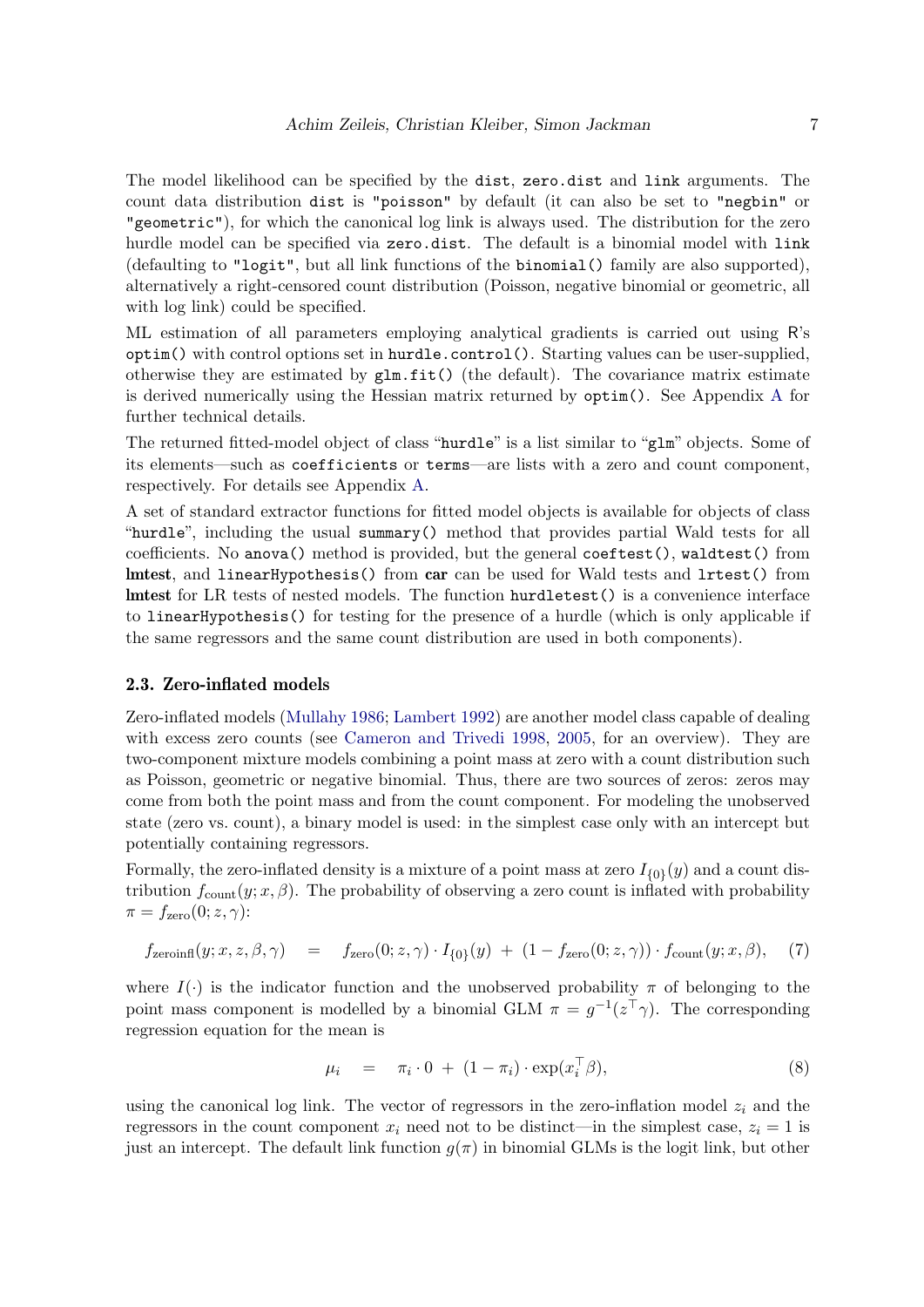links such as the probit are also available. The full set of parameters of  $\beta$ ,  $\gamma$ , and potentially the dispersion parameter  $\theta$  (if a negative binomial count model is used) can be estimated by ML. Inference is typically performed for  $\beta$  and  $\gamma$ , while  $\theta$  is treated as a nuisance parameter even if a negative binomial model is used.

In R, zero-inflated count data models can be fitted with the zeroinfl() function from the pscl package. Both the fitting function interface and the returned model objects of class "zeroinfl" are almost identical to the corresponding hurdle() functionality and again modelled after the corresponding GLM functionality in R. The arguments of  $\mathsf{zeroinfl}(\mathcal{C})$  are given by

```
zeroinfl(formula, data, subset, na.action, weights, offset,
 dist = "poisson", link = "logit", control = zeroinfl.control(...),
 model = TRUE, y = TRUE, x = FALSE, ...)
```
where all arguments have almost the same meaning as for **hurdle**(). The main difference is that there is no zero.dist argument: a binomial model is always used for distribution in the zero-inflation component.

Again, ML estimates of all parameters are obtained from optim(), with control options set in zeroinfl.control() and employing analytical gradients. Starting values can be usersupplied, estimated by the expectation maximization (EM) algorithm, or by  $g\ln f$  it () (the default). The covariance matrix estimate is derived numerically using the Hessian matrix returned by optim(). Using EM estimation for deriving starting values is typically slower but can be numerically more stable. It already maximizes the likelihood, but a single optim() iteration is used for determining the covariance matrix estimate. See Appendix [B](#page-21-1) for further technical details.

The returned fitted model object is of class "zeroinfl" whose structure is virtually identical to that of "hurdle" models. As above, a set of standard extractor functions for fitted model objects is available for objects of class "zeroinfl", including the usual summary() method that provides partial Wald tests for all coefficients. Again, no anova() method is provided, but the general functions coeftest() and waldtest() from lmtest, as well as linearHypothesis() from car can be used for Wald tests, and lrtest() from lmtest for LR tests of nested models.

## 3. Application and illustrations

<span id="page-7-0"></span>In the following, we illustrate all models described above by applying them to a cross-sectional data set from health economics. Before the parametric models are fitted, a basic exploratory analysis of the data set is carried out that addresses some problems typically encountered when visualizing count data. At the end of the section, all fitted models are compared highlighting that the modelled mean function is similar but the fitted likelihood is different and thus, the models differ with respect to explaining over-dispersion and/or the number of zero counts.

### 3.1. Demand for medical care by the elderly

[Deb and Trivedi](#page-19-12) [\(1997\)](#page-19-12) analyze data on 4406 individuals, aged 66 and over, who are covered by Medicare, a public insurance program. Originally obtained from the US National Medical Expenditure Survey (NMES) for 1987/88, the data are available from the data archive of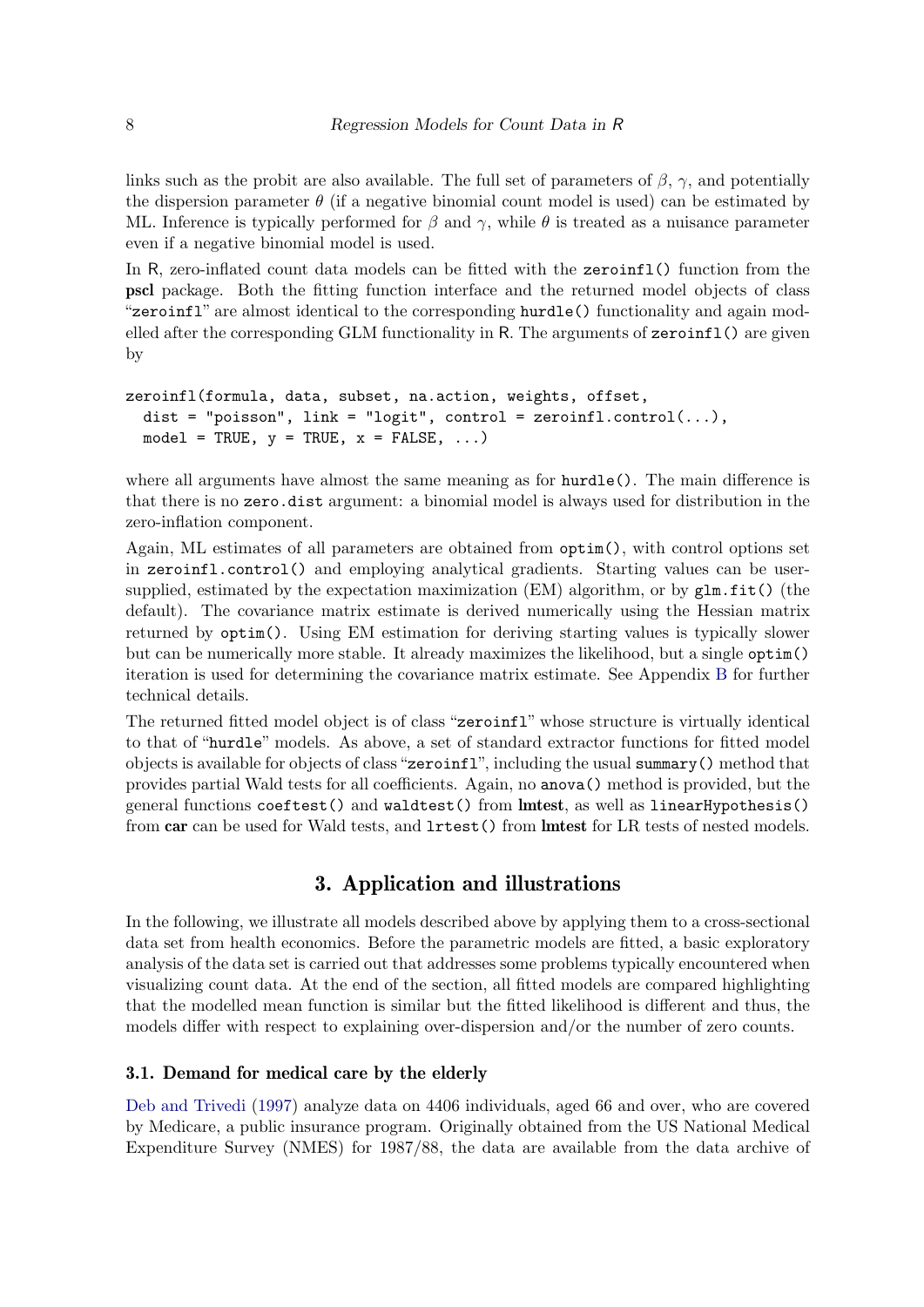the Journal of Applied Econometrics at [http://www.econ.queensu.ca/jae/1997-v12.3/](http://www.econ.queensu.ca/jae/1997-v12.3/deb-trivedi/) [deb-trivedi/](http://www.econ.queensu.ca/jae/1997-v12.3/deb-trivedi/). It was prepared for an R package accompanying [Kleiber and Zeileis](#page-19-7) [\(2008\)](#page-19-7) and is also available as DebTrivedi.rda in the *Journal of Statistical Software* together with [Zeileis](#page-20-9) [\(2006\)](#page-20-9). The objective is to model the demand for medical care—as captured by the number of physician/non-physician office and hospital outpatient visits—by the covariates available for the patients. Here, we adopt the number of physician office visits ofp as the dependent variable and use the health status variables hosp (number of hospital stays), health (self-perceived health status), numchron (number of chronic conditions), as well as the socioeconomic variables gender, school (number of years of education), and privins (private insurance indicator) as regressors. For convenience, we select the variables used from the full data set:

#### R> dt <- DebTrivedi[, c(1, 6:8, 13, 15, 18)]

To obtain a first overview of the dependent variable, we employ a histogram of the observed count frequencies. In R various tools could be used, e.g., hist  $(\text{dt$ofp}, \text{breaks} = 0.90$  -0.5) for a histogram with rectangles or

#### R> plot(table(dt\$ofp))

(see Figure [1\)](#page-9-0) for a histogram with lines which brings out the extremely large counts somewhat better. The histogram illustrates that the marginal distribution exhibits both substantial variation and a rather large number of zeros.

A natural second step in the exploratory analysis is to look at pairwise bivariate displays of the dependent variable against each of the regressors bringing out the partial relationships. In R, such bivariate displays can easily be generated with the plot() method for formulas, e.g., via plot(y  $\sim$  x). This chooses different types of displays depending on the combination of quantitative and qualitative variables as dependent or regressor variable, respectively. However, count variables are treated as all numerical variables and therefore the command

```
R> plot(ofp \tilde{}} numchron, data = dt)
```
produces a simple scatterplot as shown in the left panel of Figure [2.](#page-9-1) This is clearly not useful as both variables are count variables producing numerous ties in the bivariate distribution and thus obscuring a large number of points in the display. To overcome the problem, it is useful to group the number of chronic conditions into a factor with levels '0', '1', '2', and '3 or more' and produce a boxplot instead of a scatterplot. Furthermore, the picture is much clearer if the dependent variable is log-transformed (just as all count regression models discussed above also use a log link by default). As there are zero counts as well, we use a convenience function clog() providing a continuity-corrected logarithm.

```
R > c \log \leftarrow function(x) \log(x + 0.5)
```
For transforming a count variable to a factor (for visualization purposes only), we define another convenience function cfac()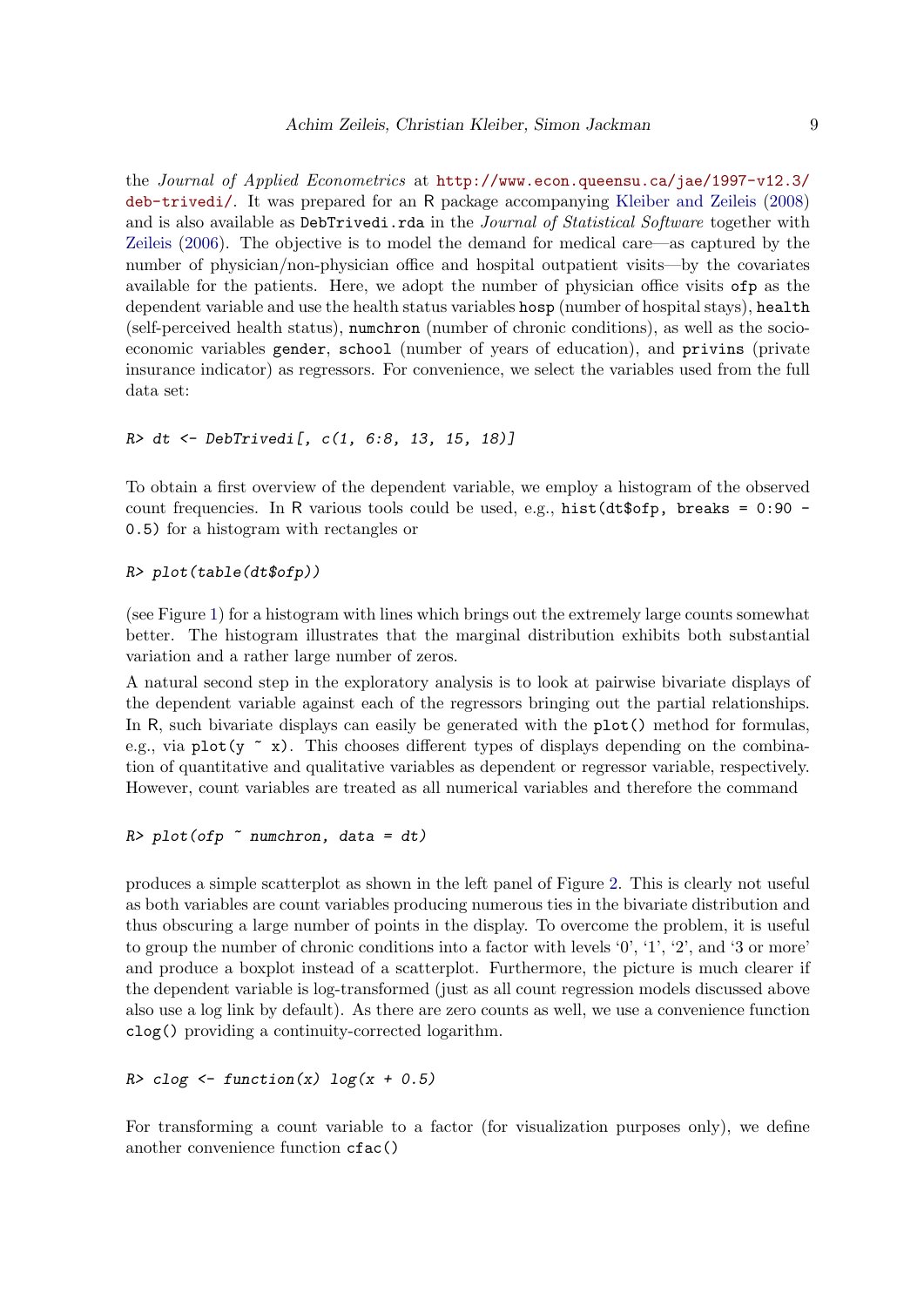

<span id="page-9-0"></span>Figure 1: Frequency distribution for number of physician office visits.



<span id="page-9-1"></span>Figure 2: Bivariate explorative displays for number of physician office visits plotted against number of chronic conditions.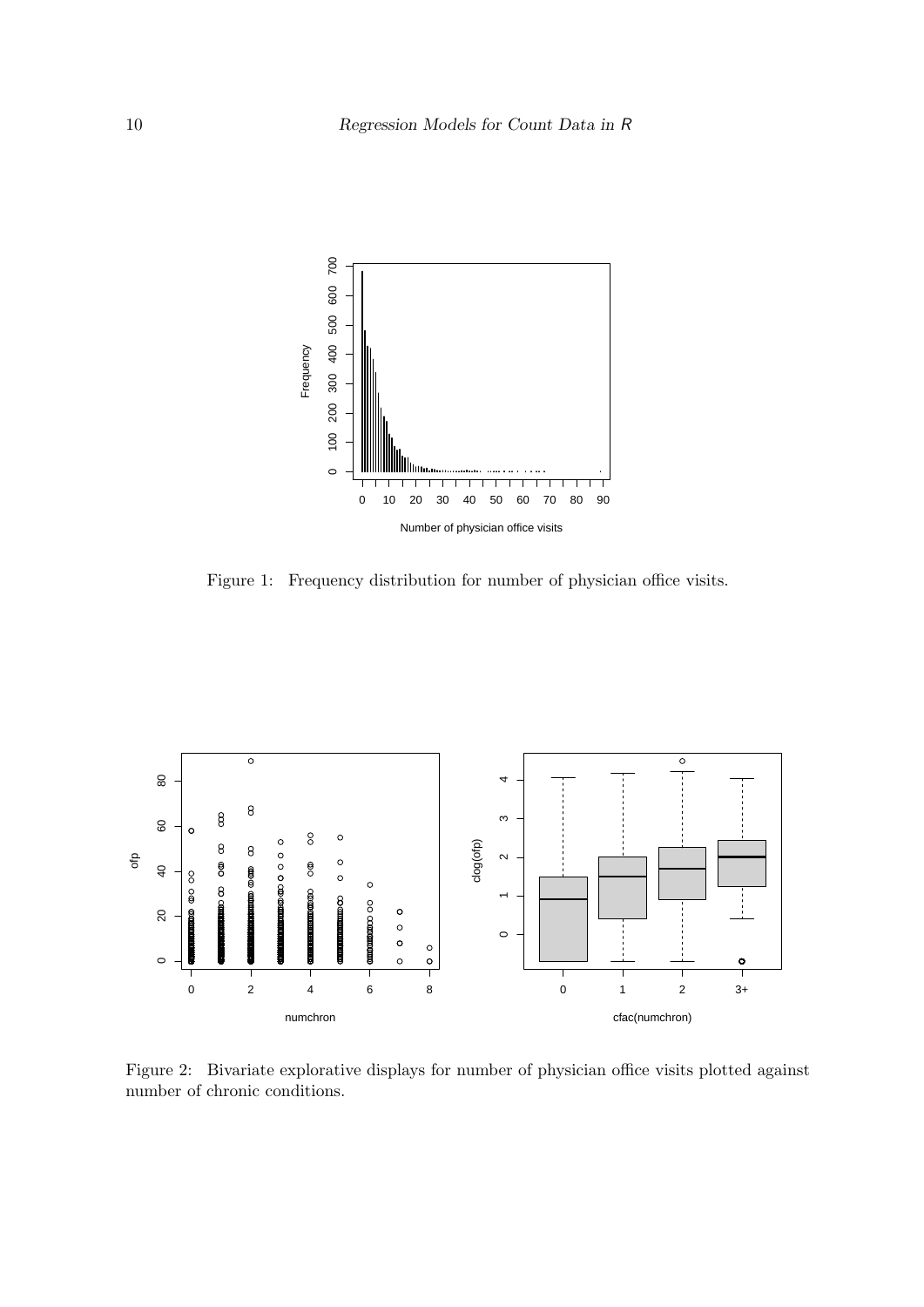```
R> cfac <- function(x, breaks = NULL) {
+ if(is.null(breaks)) breaks <- unique(quantile(x, 0:10/10))
+ x <- cut(x, breaks, include.lowest = TRUE, right = FALSE)
+ levels(x) <- paste(breaks[-length(breaks)], ifelse(diff(breaks) > 1,
+ c(paste("-", breaks[-c(1, length(breaks))] - 1, sep = ""), "+"), ""),
+ sep = "")+ return(x)
+ }
```
which by default tries to take an educated guess how to choose the breaks between the categories. Clearly, the resulting exploratory display of the transformed variables produced by

```
R> plot(clog(ofp) \tilde{c} cfac(numchron), data = dt)
```
(shown in the right panel of Figure [2\)](#page-9-1) brings out much better how the number of doctor visits increases with the number of chronic conditions.

Analogous displays for the number of physician office visits against all regressors can be produced via

```
R> plot(clog(ofp) \tilde{ } health, data = dt, varwidth = TRUE)
R> plot(clog(ofp) \tilde{c} cfac(numchron), data = dt)
R> plot(clog(ofp) \tilde{ } privins, data = dt, varwidth = TRUE)
R> plot(clog(ofp) ~ cfac(hosp, c(0:2, 8)), data = dt)
R> plot(clog(ofp) ~ gender, data = dt, varwidth = TRUE)
R> plot(cfac(ofp, c(0:2, 4, 6, 10, 100)) \tilde{c} school, data = dt, breaks = 9)
```
and are shown (with slightly enhanced labeling) in Figure [3.](#page-11-0) The last plot uses a different type of display. Here, the dependent count variable is not log-transformed but grouped into a factor and then a spinogram is produced. This also groups the regressor (as in a histogram) and then produces a highlighted mosaic plot. All displays show that the number of doctor visits increases or decreases with the regressors as expected: ofp decreases with the general health status but increases with the number of chronic conditions or hospital stays. The median number of visits is also slightly higher for patients with a private insurance and higher level of education. It is slightly lower for male compared to female patients. The overall impression from all displays is that the changes in the mean can only explain a modest amount of variation in the data.

#### 3.2. Poisson regression

As a first attempt to capture the relationship between the number of physician office visits and all regressors—described in R by the formula of  $p \sim$ .—in a parametric regression model, we fit the basic Poisson regression model

```
R> fm_pois <- glm(ofp \tilde{}} ., data = dt, family = poisson)
```
and obtain the coefficient estimates along with associated partial Wald tests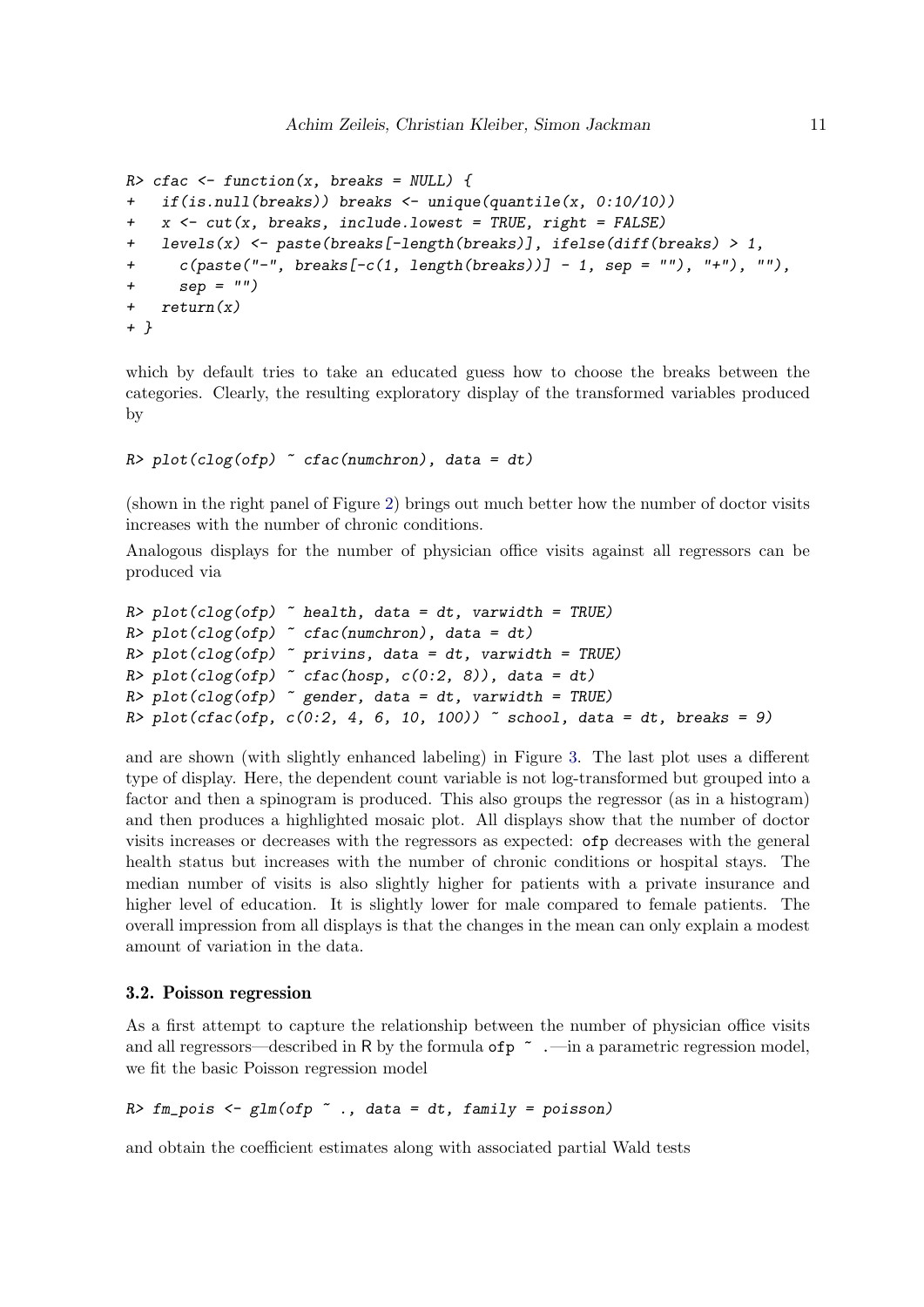

<span id="page-11-0"></span>Figure 3: Number of physician office visits plotted against regressors used.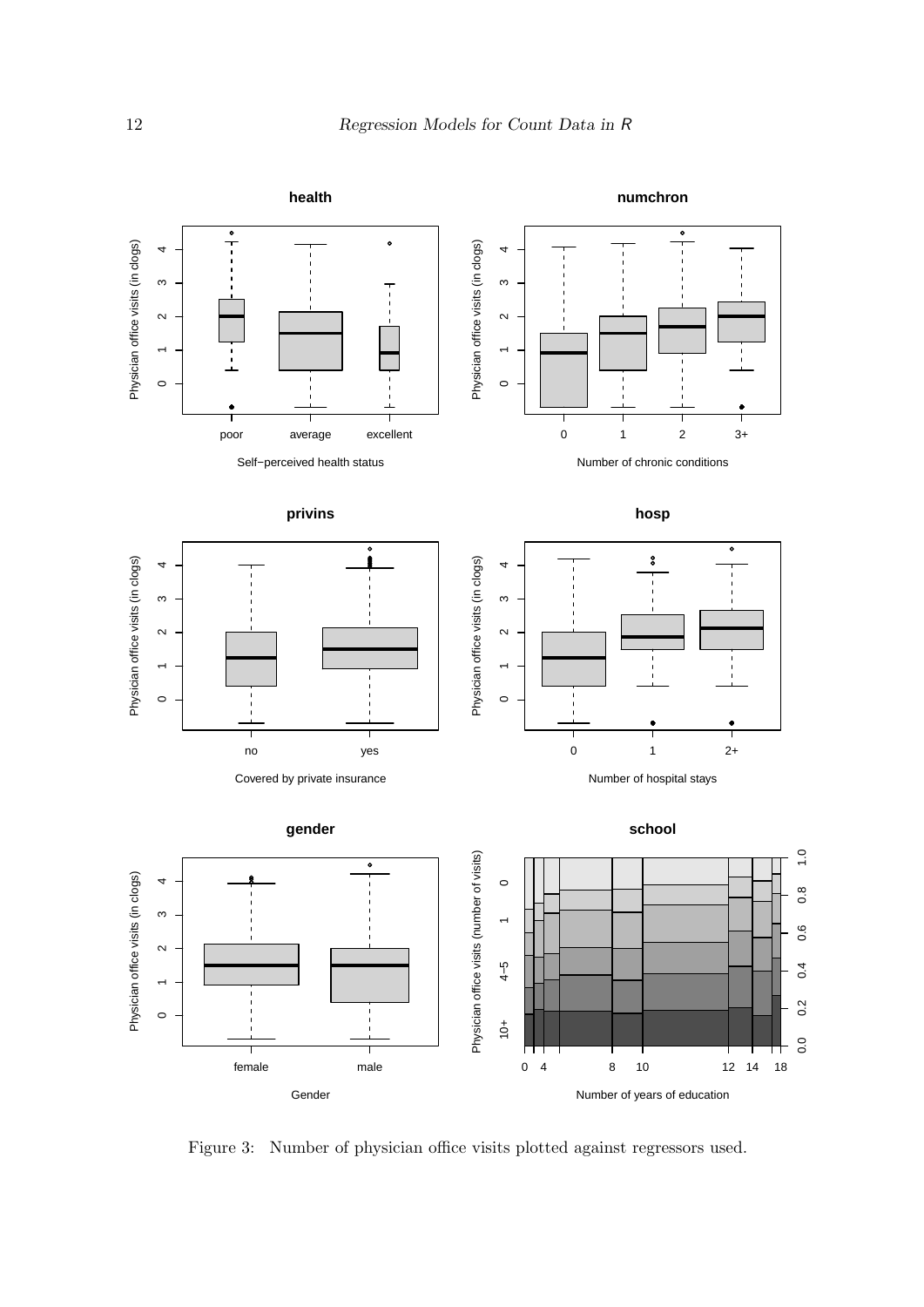```
R> summary(fm_pois)
Call:
glm(formula = ofp " . , family = poisson, data = dt)Deviance Residuals:
   Min 1Q Median 3Q Max
-8.4055 -1.9962 -0.6737 0.7049 16.3620
Coefficients:
              Estimate Std. Error z value Pr(>|z|)
(Intercept) 1.028874 0.023785 43.258 <2e-16 ***
hosp 0.164797 0.005997 27.478 <2e-16 ***
healthpoor 0.248307 0.017845 13.915 <2e-16 ***
healthexcellent -0.361993  0.030304 -11.945  <2e-16 ***
numchron 0.146639 0.004580 32.020 <2e-16 ***
gendermale -0.112320 0.012945 -8.677 <2e-16 ***
school 0.026143 0.001843 14.182 <2e-16 ***
privinsyes 0.201687 0.016860 11.963 <2e-16 ***
---
Signif. codes: 0 '***' 0.001 '**' 0.01 '*' 0.05 '.' 0.1 ' ' 1
(Dispersion parameter for poisson family taken to be 1)
   Null deviance: 26943 on 4405 degrees of freedom
```
Residual deviance: 23168 on 4398 degrees of freedom AIC: 35959

```
Number of Fisher Scoring iterations: 5
```
All coefficient estimates confirm the results from the exploratory analysis in Figure [3.](#page-11-0) All coefficients are highly significant with the health variables leading to somewhat larger Wald statistics compared to the socio-economic variables. However, the Wald test results might be too optimistic due to a misspecification of the likelihood. As the exploratory analysis suggested that over-dispersion is present in this data set, we re-compute the Wald tests using sandwich standard errors via

```
R> coeftest(fm_pois, vcov = sandwich)
```

```
z test of coefficients:
```

|                           |          | Estimate Std. Error z value $Pr(> z )$    |                                  |  |
|---------------------------|----------|-------------------------------------------|----------------------------------|--|
| (Intercept)               |          | $1.028874$ 0.064530 15.9442 < 2.2e-16 *** |                                  |  |
| hosp                      |          | $0.164797$ 0.021945 7.5095 5.935e-14 ***  |                                  |  |
| healthpoor                |          | $0.248307$ 0.054022 4.5964 4.298e-06 ***  |                                  |  |
| healthexcellent -0.361993 |          |                                           | $0.077449 -4.6740 2.954e-06$ *** |  |
| numchron                  | 0.146639 | $0.012908$ 11.3605 < 2.2e-16 ***          |                                  |  |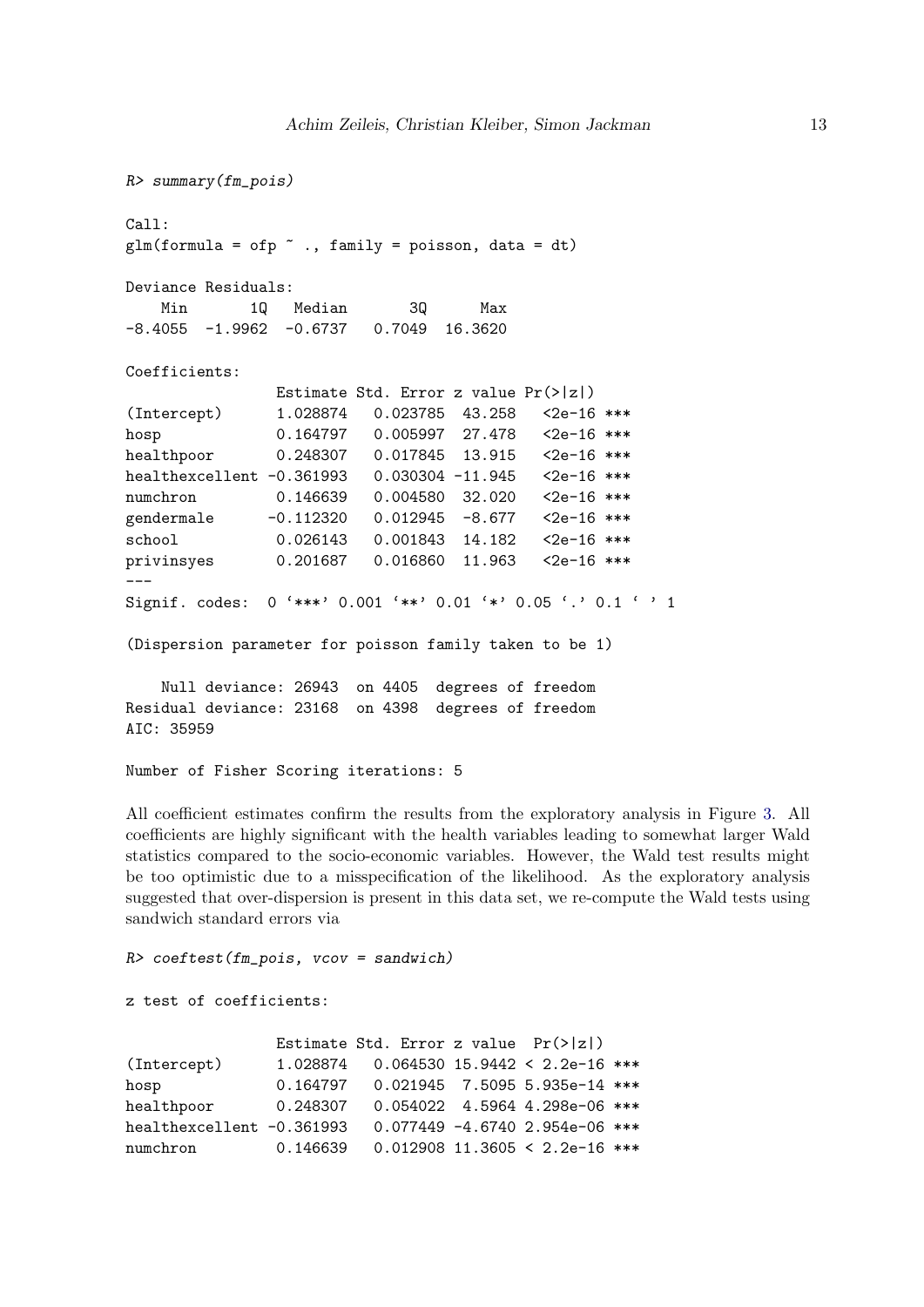| gendermale                                                    | $-0.112320$ 0.035343 -3.1780  0.001483 ** |  |  |
|---------------------------------------------------------------|-------------------------------------------|--|--|
| school                                                        | 0.026143  0.005084  5.1422  2.715e-07 *** |  |  |
| privinsyes                                                    | 0.201687  0.043128  4.6765  2.919e-06 *** |  |  |
|                                                               |                                           |  |  |
| Signif. codes: 0 '***' 0.001 '**' 0.01 '*' 0.05 '.' 0.1 ' ' 1 |                                           |  |  |

All regressors are still significant but the standard errors seem to be more appropriate. This will also be confirmed by the following models that deal with over-dispersion (and excess zeros) in a more formal way.

#### 3.3. Quasi-Poisson regression

The quasi-Poisson model

### $R$ > fm\_qpois <- glm(ofp  $\tilde{ }$  ., data = dt, family = quasipoisson)

leads to an estimated dispersion of  $\hat{\phi} = 6.706$  which is clearly larger than 1 confirming that over-dispersion is present in the data.<sup>[2](#page-13-0)</sup> The resulting partial Wald tests of the coefficients are rather similar to the results obtained from the Poisson regression with sandwich standard errors, leading to the same conclusions. As before, they can be obtained via

```
R> summary(fm_qpois)
```
The output is suppressed here and is presented in tabular form in Table [2.](#page-16-0)

#### 3.4. Negative binomial regression

A more formal way to accommodate over-dispersion in a count data regression model is to use a negative binomial model, as in

```
R> fm\_nbin < MASS::glm.nb(ofp ~ ~ ., data = dt)R> summary(fm_nbin)
```
As shown in Table [2,](#page-16-0) both regression coefficients and standard errors are rather similar to the quasi-Poisson and the sandwich-adjusted Poisson results above. Thus, in terms of predicted means all three models give very similar results; the associated partial Wald tests also lead to the same conclusions.

One advantage of the negative binomial model is that it is associated with a formal likelihood so that information criteria are readily available. Furthermore, the expected number of zeros can be computed from the fitted densities via  $\sum_i f(0, \hat{\mu}_i, \hat{\theta})$ .

### 3.5. Hurdle regression

The exploratory analysis conveyed the impression that there might be more zero observations than explained by the basic count data distributions, hence a negative binomial hurdle model is fitted via

<span id="page-13-0"></span><sup>2</sup>Alternatively, over-dispersion can be confirmed by comparison of the log-likelihoods of the Poisson and negative binomial model.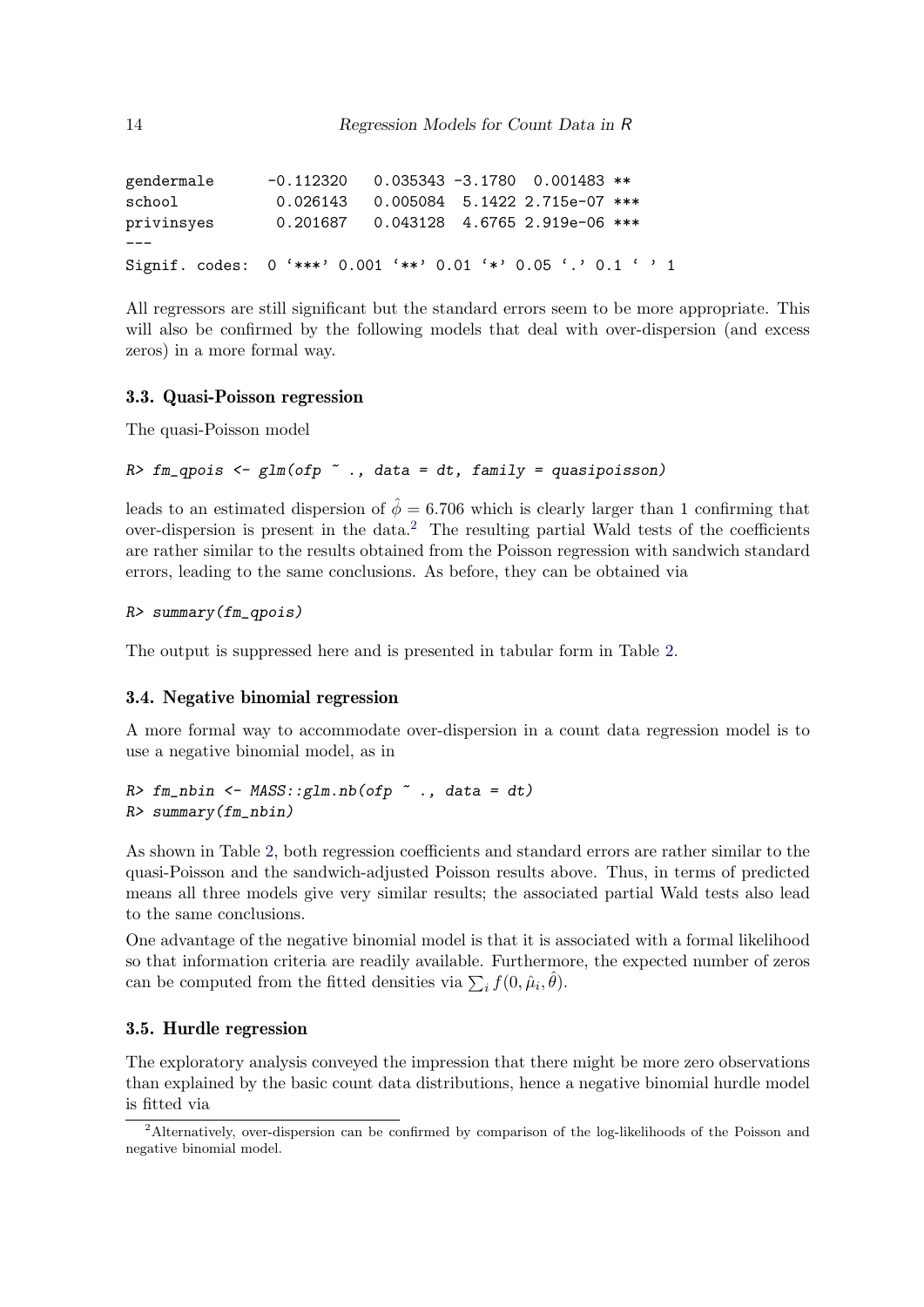```
R> fm_hurdle0 <- hurdle(ofp \tilde{ } ., data = dt, dist = "negbin")
```
This uses the same type of count data model as in the preceding section but it is now truncated for ofp < 1 and has an additional hurdle component modeling zero vs. count observations. By default, the hurdle component is a binomial GLM with logit link which contains all regressors used in the count model. The associated coefficient estimates and partial Wald tests for both model components are displayed via

```
R> summary(fm_hurdle0)
```

```
Ca11:hurdle(formula = ofp \tilde{ } ., data = dt, dist = "negbin")
Pearson residuals:
   Min 1Q Median 3Q Max
-1.1718 -0.7080 -0.2737 0.3196 18.0092
Count model coefficients (truncated negbin with log link):
               Estimate Std. Error z value Pr(>|z|)
(Intercept) 1.197699 0.058973 20.309 < 2e-16 ***
hosp 0.211898 0.021396 9.904 < 2e-16 ***
healthpoor 0.315958 0.048056 6.575 4.87e-11 ***
healthexcellent -0.331861 0.066093 -5.021 5.14e-07 ***
numchron 0.126421 0.012452 10.152 < 2e-16 ***
gendermale -0.068317 0.032416 -2.108 0.0351 *
school 0.020693 0.004535 4.563 5.04e-06 ***
privinsyes 0.100172 0.042619 2.350 0.0188 *
Log(theta) 0.333255 0.042754 7.795 6.46e-15 ***
Zero hurdle model coefficients (binomial with logit link):
              Estimate Std. Error z value Pr(>|z|)
(Intercept) 0.043147 0.139852 0.309 0.757688
hosp 0.312449 0.091437 3.417 0.000633 ***
healthpoor -0.008716 0.161024 -0.054 0.956833
healthexcellent -0.289570 0.142682 -2.029 0.042409 *
numchron 0.535213 0.045378 11.794 < 2e-16 ***
gendermale -0.415658 0.087608 -4.745 2.09e-06 ***
school 0.058541 0.011989 4.883 1.05e-06 ***
privinsyes 0.747120 0.100880 7.406 1.30e-13 ***
---
Signif. codes: 0 '***' 0.001 '**' 0.01 '*' 0.05 '.' 0.1 ' ' 1
Theta: count = 1.3955Number of iterations in BFGS optimization: 16
Log-likelihood: -1.209e+04 on 17 Df
```
The coefficients in the count component resemble those from the previous models, but the increase in the log-likelihood (see also Table [2\)](#page-16-0) conveys that the model has improved by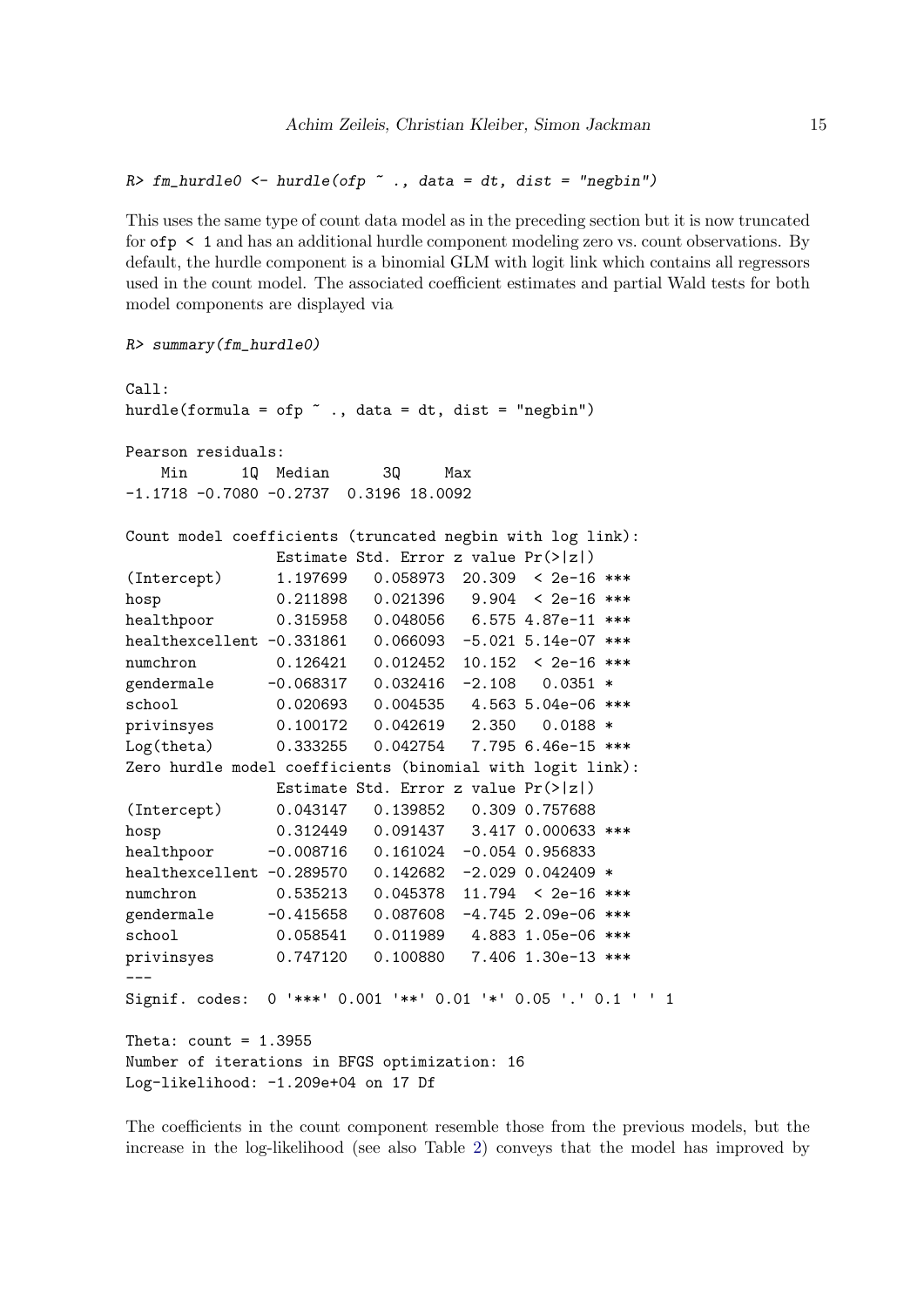including the hurdle component. However, it might be possible to omit the health variable from the hurdle model. To test this hypothesis, the reduced model is fitted via

```
R> fm_hurdle <- hurdle(ofp \tilde{ } . | hosp + numchron + privins + school + gender,
+ data = dt, dist = "negbin")
```
and can then be compared to the full model in a Wald test

```
R> waldtest(fm_hurdle0, fm_hurdle)
```
Wald test

```
Model 1: ofp \tilde{ }Model 2: ofp \tilde{ } . | hosp + numchron + privins + school + gender
  Res.Df Df Chisq Pr(>Chisq)
1 4389
2 4391 -2 4.1213 0.1274
or an LR test
```
R> lrtest(fm\_hurdle0, fm\_hurdle)

which leads to virtually identical results.

#### 3.6. Zero-inflated regression

A different way of augmenting the negative binomial count model fm\_nbin with additional probability weight for zero counts is a zero-inflated negative binomial (ZINB) regression. The default model is fitted via

 $R$ > fm\_zinb0 <- zeroinfl(ofp  $\tilde{ }$  ., data = dt, dist = "negbin")

As for the hurdle model above, all regressors from the count model are also used in the zeroinflation model. Again, we can modify the regressors in the zero-inflation part, e.g., by fitting a second model

```
R> fm_zinb <- zeroinfl(ofp \tilde{ } . | hosp + numchron + privins + school + gender,
+ data = dt, dist = "negbin")
```
that has the same variables in the zero-inflation part as the hurdle component in fm\_hurdle. By omitting the health variable, the fit does not change significantly which can again be brought out by a Wald test

```
R> waldtest(fm_zinb0, fm_zinb)
```
Wald test

```
Model 1: ofp \tilde{ }.
Model 2: ofp \tilde{ } . | hosp + numchron + privins + school + gender
  Res.Df Df Chisq Pr(>Chisq)
1 4389
2 4391 -2 0.1584 0.9239
```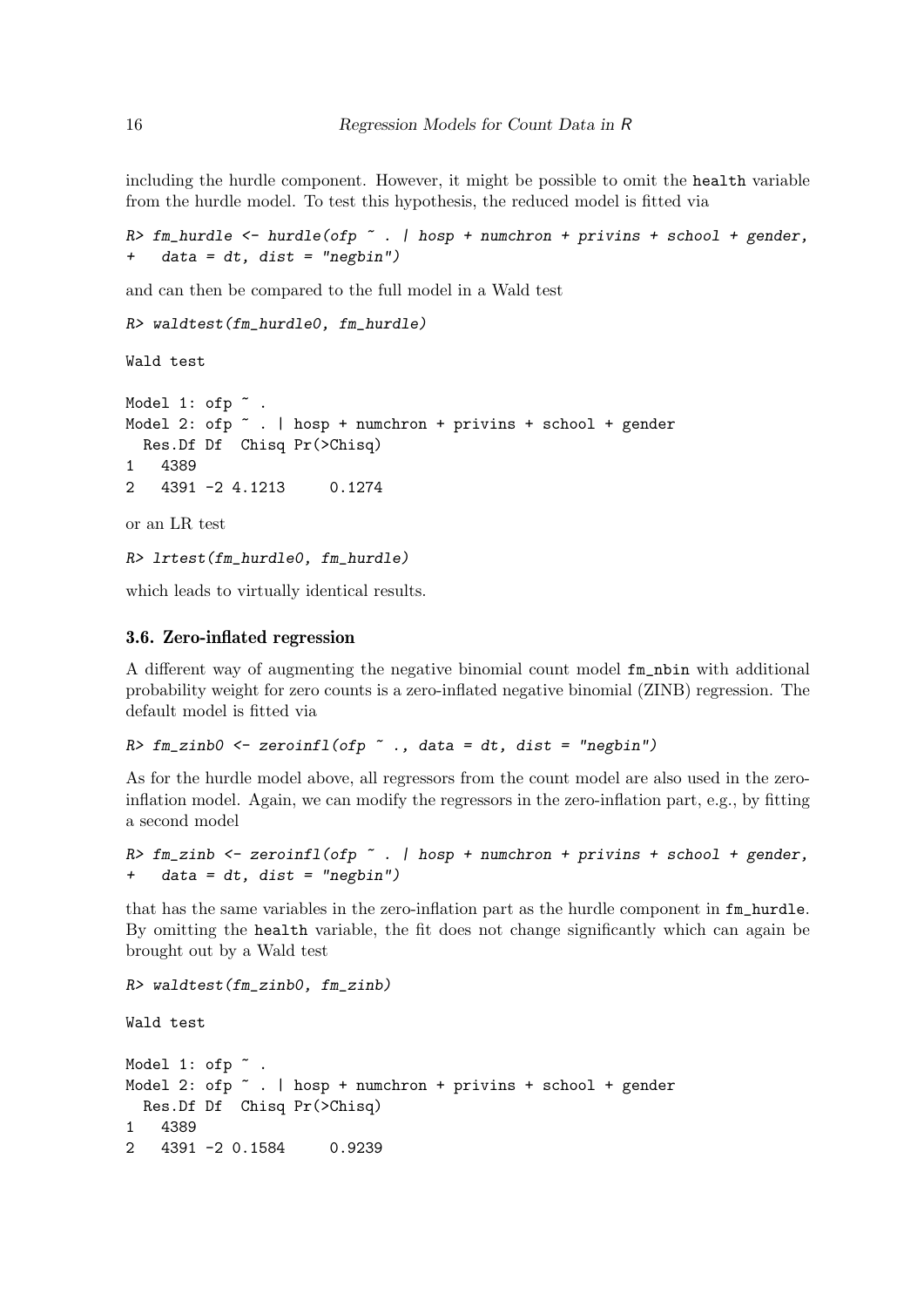| Type                  |            |          | <b>GLM</b> |                  | zero-augmented |             |
|-----------------------|------------|----------|------------|------------------|----------------|-------------|
| Distribution          |            | Poisson  |            | NB               | Hurdle-NB      | <b>ZINB</b> |
| Method                | ML         | adjusted | quasi      | ML               | ML             | ML          |
| Object                | fm_pois    | fm_pois  | fm_qpois   | $\verb fm_nbin $ | fm_hurdle      | $fm\_zinb$  |
| (Intercept)           | 1.029      | 1.029    | 1.029      | 0.929            | 1.198          | 1.194       |
|                       | (0.024)    | (0.065)  | (0.062)    | (0.055)          | (0.059)        | (0.057)     |
| hosp                  | 0.165      | 0.165    | 0.165      | 0.218            | 0.212          | 0.201       |
|                       | (0.006)    | (0.022)  | (0.016)    | (0.020)          | (0.021)        | (0.020)     |
| healthpoor            | 0.248      | 0.248    | 0.248      | 0.305            | 0.316          | 0.285       |
|                       | (0.018)    | (0.054)  | (0.046)    | (0.049)          | (0.048)        | (0.045)     |
| healthexcellent       | $-0.362$   | $-0.362$ | $-0.362$   | $-0.342$         | $-0.332$       | $-0.319$    |
|                       | (0.030)    | (0.077)  | (0.078)    | (0.061)          | (0.066)        | (0.060)     |
| numchron              | 0.147      | 0.147    | 0.147      | 0.175            | 0.126          | 0.129       |
|                       | (0.005)    | (0.013)  | (0.012)    | (0.012)          | (0.012)        | (0.012)     |
| gendermale            | $-0.112$   | $-0.112$ | $-0.112$   | $-0.126$         | $-0.068$       | $-0.080$    |
|                       | (0.013)    | (0.035)  | (0.034)    | (0.031)          | (0.032)        | (0.031)     |
| school                | 0.026      | 0.026    | 0.026      | 0.027            | 0.021          | 0.021       |
|                       | (0.002)    | (0.005)  | (0.005)    | (0.004)          | (0.005)        | (0.004)     |
| privinsyes            | 0.202      | 0.202    | 0.202      | 0.224            | 0.100          | 0.126       |
|                       | (0.017)    | (0.043)  | (0.044)    | (0.039)          | (0.043)        | (0.042)     |
| (Intercept)           |            |          |            |                  | 0.016          | $-0.047$    |
|                       |            |          |            |                  | (0.138)        | (0.269)     |
| hosp                  |            |          |            |                  | 0.318          | $-0.800$    |
|                       |            |          |            |                  | (0.091)        | (0.421)     |
| numchron              |            |          |            |                  | 0.548          | $-1.248$    |
|                       |            |          |            |                  | (0.044)        | (0.178)     |
| privinsyes            |            |          |            |                  | 0.746          | $-1.176$    |
|                       |            |          |            |                  | (0.100)        | (0.220)     |
| school                |            |          |            |                  | 0.057          | $-0.084$    |
|                       |            |          |            |                  | (0.012)        | (0.026)     |
| gendermale            |            |          |            |                  | $-0.419$       | 0.648       |
|                       |            |          |            |                  | (0.088)        | (0.200)     |
| no. parameters        | 8          | $8\,$    | 8          | $\boldsymbol{9}$ | 15             | 15          |
| $\log L$              | $-17971.6$ |          |            | $-12170.6$       | $-12090.1$     | $-12090.7$  |
| <b>AIC</b>            | 35959.2    |          |            | 24359.1          | 24210.1        | 24211.4     |
| <b>BIC</b>            | 36010.4    |          |            | 24416.6          | 24306.0        | 24307.3     |
| $\sum_i \hat{f}_i(0)$ | 47         |          |            | 608              | 683            | 709         |

<span id="page-16-0"></span>Table 2: Summary of fitted count regression models for NMES data: coefficient estimates from count model, zero-inflation model (both with standard errors in parentheses), number of estimated parameters, maximized log-likelihood, AIC, BIC and expected number of zeros (sum of fitted densities evaluated at zero). The observed number of zeros is 683 in 4406 observations.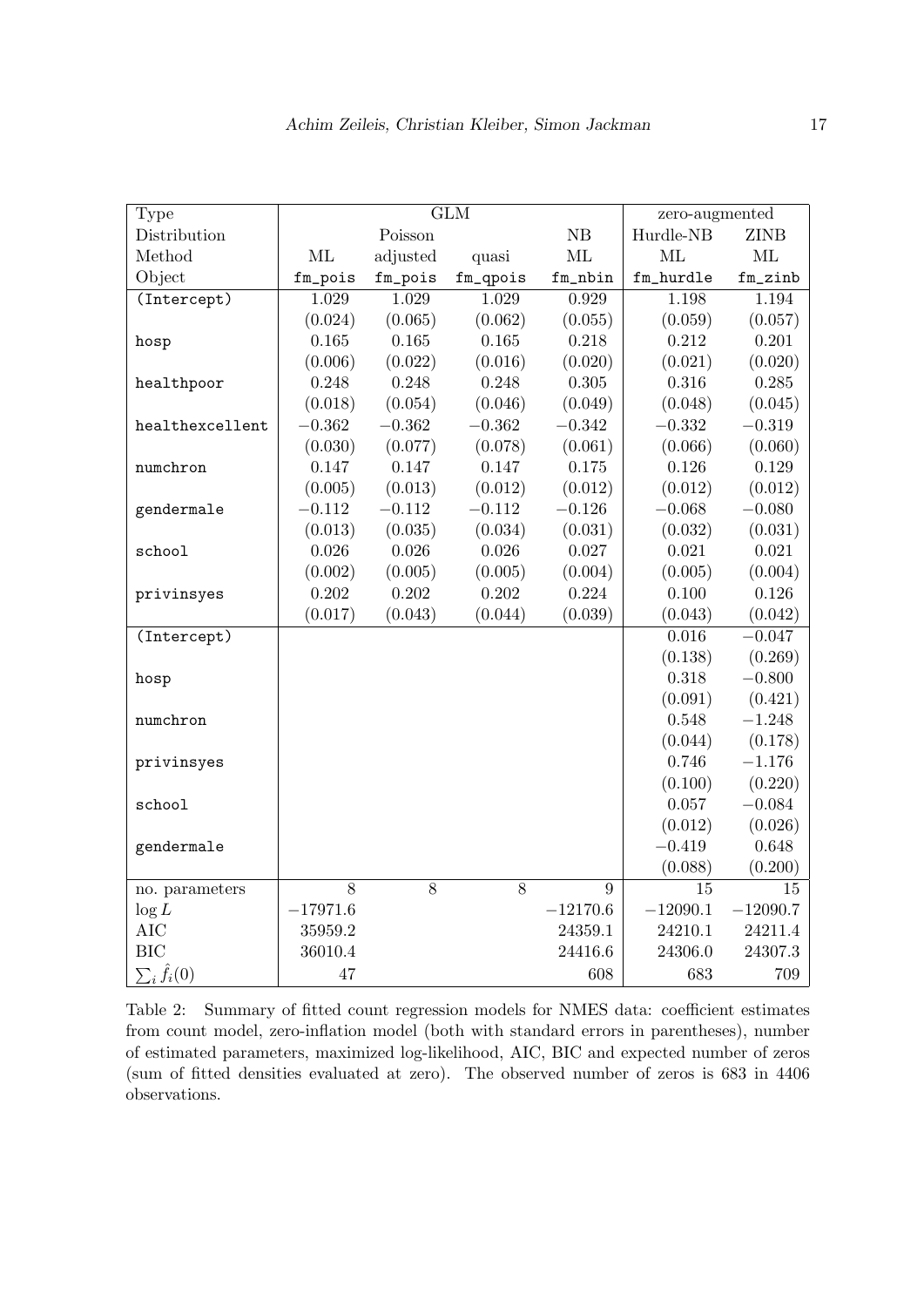or an LR test lrtest(fm\_zinb0, fm\_zinb) that produces virtually identical results. The chosen fitted model can again be inspected via

```
R> summary(fm_zinb)
```
See Table [2](#page-16-0) for a more concise summary.

### 3.7. Comparison

Having fitted several count data regression models to the demand for medical care in the NMES data, it is, of course, of interest to understand what these models have in common and what their differences are. In this section, we show how to compute the components of Table [2](#page-16-0) and provide some further comments and interpretations.

As a first comparison, it is of natural interest to inspect the estimated regression coefficients in the count data model

```
R> fm <- list("ML-Pois" = fm_pois, "Quasi-Pois" = fm_qpois, "NB" = fm_nbin,
    "Hurdle-NB" = fm\_hurdle, "ZINB" = fm\_zinh)
R> sapply(fm, function(x) coef(x)[1:8])
```
The result (see Table [2\)](#page-16-0) shows that there are some small differences, especially between the GLMs and the zero-augmented models. However, the zero-augmented models have to be interpreted slightly differently: While the GLMs all have the same mean function [\(2\)](#page-2-1), the zero-augmentation also enters the mean function, see [\(8\)](#page-6-0) and [\(6\)](#page-5-1). Nevertheless, the overall impression is that the estimated mean functions are rather similar. Moreover, the associated estimated standard errors are very similar as well (see Table [2\)](#page-16-0):

```
R> cbind("ML-Pois" = sqrt(diag(vcov(fm_pois))),
+ "Adj-Pois" = sqrt(diag(sandwich(fm_pois))),
+ sapply(fm[-1], function(x) sqrt(diag(vcov(x)))[1:8]))
```
The only exception are the model-based standard errors for the Poisson model, when treated as a fully specified model, which is obviously not appropriate for this data set.

In summary, the models are not too different with respect to their fitted mean functions. The differences become obvious if not only the mean but the full likelihood is considered:

```
R> rbind(logLik = sapply(fm, function(x) round(logLik(x), digits = 0)),
  Df = sapply(fm, function(x) attr(logLik(x), "df")))
```

|    |               | ML-Pois Quasi-Pois |     | NB Hurdle-NB ZINB       |      |
|----|---------------|--------------------|-----|-------------------------|------|
|    | logLik -17972 |                    |     | NA -12171 -12090 -12091 |      |
| Df | -8            | 8 <sup>2</sup>     | - 9 | 15                      | - 15 |

The ML Poisson model is clearly inferior to all other fits. The quasi-Poisson model and the sandwich-adjusted Poisson model are not associated with a fitted likelihood. The negative binomial already improves the fit dramatically but can in turn be improved by the hurdle and zero-inflated models which give almost identical fits. This also reflects that the over-dispersion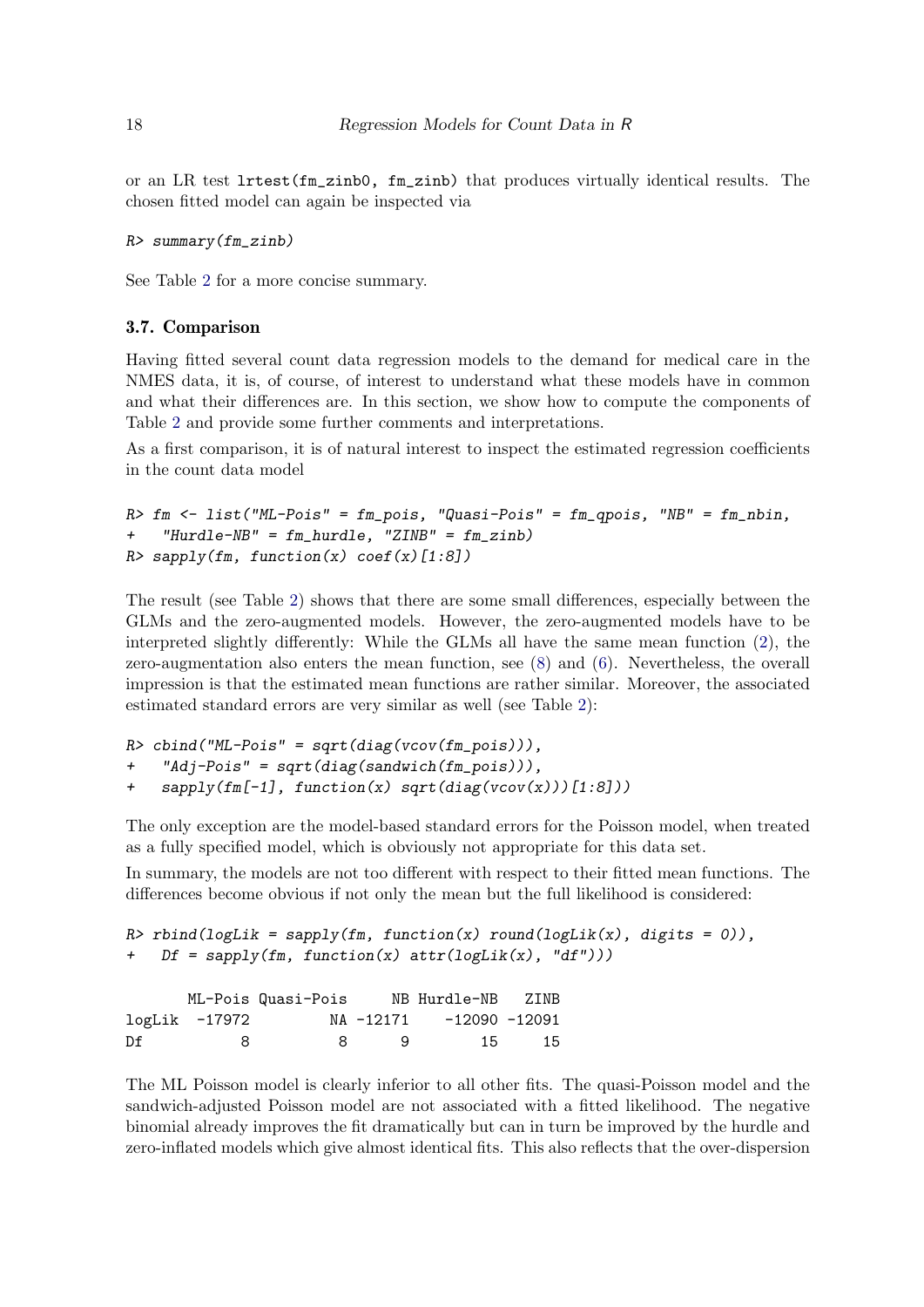in the data is captured better by the negative-binomial-based models than the plain Poisson model. Additionally, it is of interest how the zero counts are captured by the various models. Therefore, the observed zero counts are compared to the expected number of zero counts for the likelihood-based models:

```
R> round(c("Obs" = sum(dt\$ofp < 1),
+ "ML-Pois" = sum(dpois(0, fitted(fm_pois))),
+ WBF = sum(dnbinom(0, mu = fitted(fm_nbin), size = fm_nbin4theta)).+ "NB-Hurdle" = sum(predict(fm_hurdle, type = "prob")[,1]),
+ "ZINB" = sum(predict(fm_zinb, type = "prob")[,1])))
     Obs ML-Pois NB NB-Hurdle ZINB
     683 47 608 683 709
```
Thus, the ML Poisson model is again not appropriate whereas the negative-binomial-based models are much better in modeling the zero counts. By construction, the expected number of zero counts in the hurdle model matches the observed number.

In summary, the hurdle and zero-inflation models lead to the best results (in terms of likelihood) on this data set. Above, their mean function for the count component was already shown to be very similar, below we take a look at the fitted zero components:

```
R> t(sapply(fm[4:5], function(x) round(x$coefficients$zero, digits = 3)))
```

|           | (Intercept) hosp numchron privinsyes school gendermale |                          |                  |             |        |
|-----------|--------------------------------------------------------|--------------------------|------------------|-------------|--------|
| Hurdle-NB |                                                        | 0.016 0.318 0.548        |                  | 0.746 0.057 | -0.419 |
| ZINB      |                                                        | $-0.047 - 0.800 - 1.248$ | $-1.176 - 0.084$ |             | 0.648  |

This shows that the absolute values are rather different—which is not surprising as they pertain to slightly different ways of modeling zero counts—but the signs of the coefficients match, i.e., are just inversed. For the hurdle model, the zero hurdle component describes the probability of observing a positive count whereas, for the ZINB model, the zero-inflation component predicts the probability of observing a zero count from the point mass component. Overall, both models lead to the same qualitative results and very similar model fits. Perhaps the hurdle model is slightly preferable because it has the nicer interpretation: there is one process that controls whether a patient sees a physician or not, and a second process that determines how many office visits are made.

### 4. Summary

<span id="page-18-0"></span>The model frame for basic count data models from the GLM framework as well as their implementation in the R system for statistical computing is reviewed. Starting from these basic tools, it is presented how hurdle and zero-inflated models extend the classical models and how likewise their R implementation in package pscl re-uses design and functionality of the corresponding R software. Hence, the new functions hurdle() and zeroinfl() are straightforward to apply for model fitting. Additionally, standard methods for diagnostics are provided and generic inference tools from other packages can easily be re-used.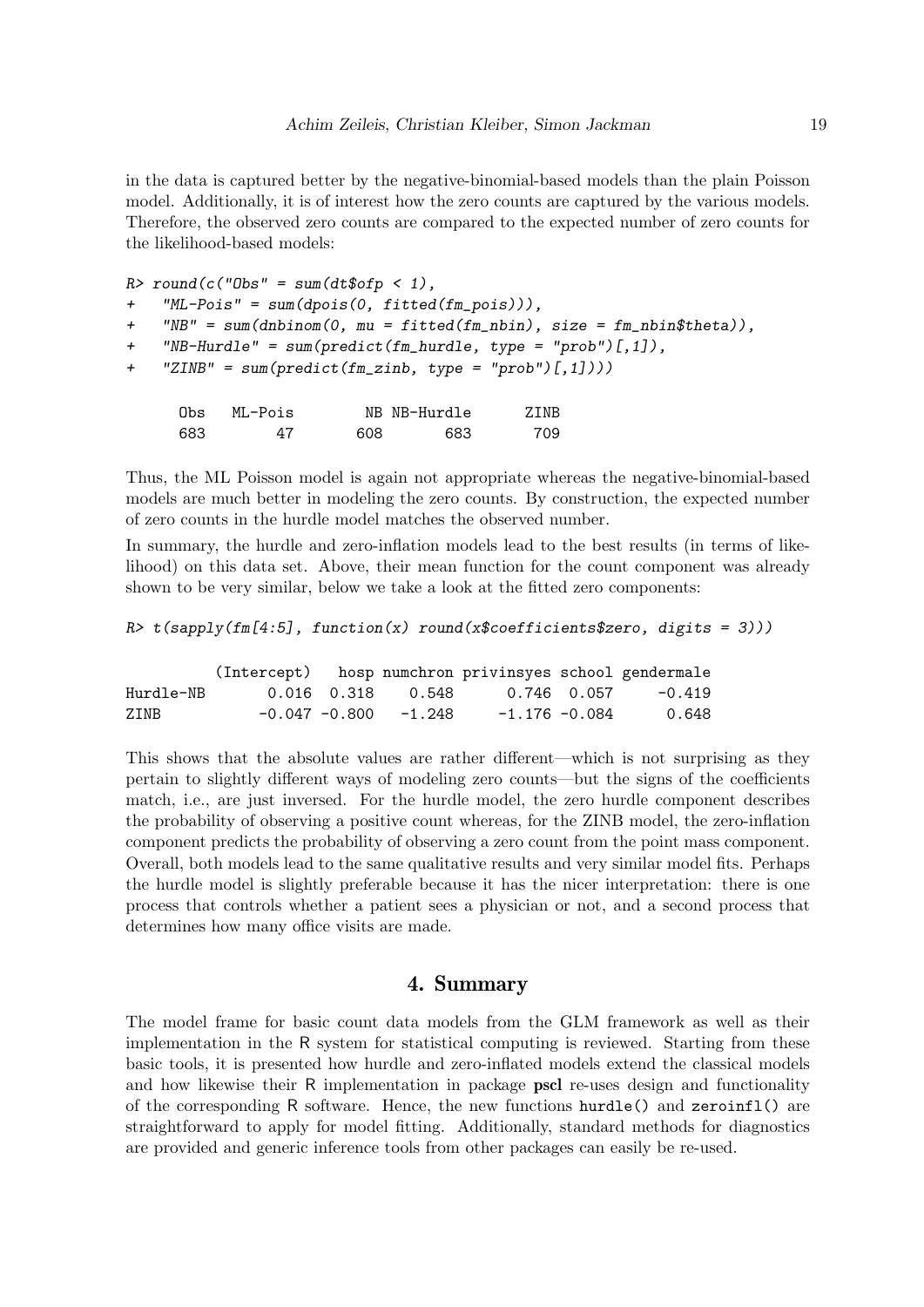### Computational details

The results in this paper were obtained using R  $4.0.0$  with the packages **MASS** 7.3–51.5, pscl 1.5.5, sandwich 2.5–1, car 3.0–6, lmtest 0.9–37. R itself and all packages used are available from CRAN at <http://CRAN.R-project.org/>.

### References

- <span id="page-19-3"></span>Cameron AC, Trivedi PK (1998). Regression Analysis of Count Data. Cambridge University Press, Cambridge.
- <span id="page-19-4"></span>Cameron AC, Trivedi PK (2005). Microeconometrics: Methods and Applications. Cambridge University Press, Cambridge.
- <span id="page-19-5"></span>Chambers JM, Hastie TJ (eds.) (1992). Statistical Models in S. Chapman & Hall, London.
- <span id="page-19-12"></span>Deb P, Trivedi PK (1997). "Demand for Medical Care by the Elderly: A Finite Mixture Approach." Journal of Applied Econometrics, 12, 313–336.
- <span id="page-19-8"></span>Erhardt V (2008). ZIGP: Zero-inflated Generalized Poisson Regression Models. R package version 2.1, URL <http://CRAN.R-project.org/package=ZIGP>.
- <span id="page-19-11"></span>Fox J (2002). An R and S-PLUS Companion to Applied Regression. Sage Publications, Thousand Oaks, CA.
- <span id="page-19-10"></span>Halekoh U, Højsgaard S, Yan J (2006). "The R Package geepack for Generalized Estimating Equations." Journal of Statistical Software, 15(2), 1–11. URL [http://www.jstatsoft.](http://www.jstatsoft.org/v15/i02/) [org/v15/i02/](http://www.jstatsoft.org/v15/i02/).
- <span id="page-19-6"></span>Jackman S (2008). pscl: Classes and Methods for R Developed in the Political Science Computational Laboratory, Stanford University. Department of Political Science, Stanford University, Stanford, California. R package version 0.95, URL [http://CRAN.R-project.org/](http://CRAN.R-project.org/package=pscl) [package=pscl](http://CRAN.R-project.org/package=pscl).
- <span id="page-19-7"></span>Kleiber C, Zeileis A (2008). Applied Econometrics with R. Springer-Verlag, New York. ISBN 978-0-387-77316-2.
- <span id="page-19-2"></span>Lambert D (1992). "Zero-inflated Poisson Regression, With an Application to Defects in Manufacturing." Technometrics, **34**, 1–14.
- <span id="page-19-9"></span>Leisch F (2004). "FlexMix: A General Framework for Finite Mixture Models and Latent Class Regression in R." Journal of Statistical Software, 11(8), 1–18. URL [http://www.](http://www.jstatsoft.org/v11/i08/) [jstatsoft.org/v11/i08/](http://www.jstatsoft.org/v11/i08/).
- <span id="page-19-0"></span>McCullagh P, Nelder JA (1989). Generalized Linear Models. 2nd edition. Chapman & Hall, London.
- <span id="page-19-1"></span>Mullahy J (1986). "Specification and Testing of Some Modified Count Data Models." Journal of Econometrics, 33, 341–365.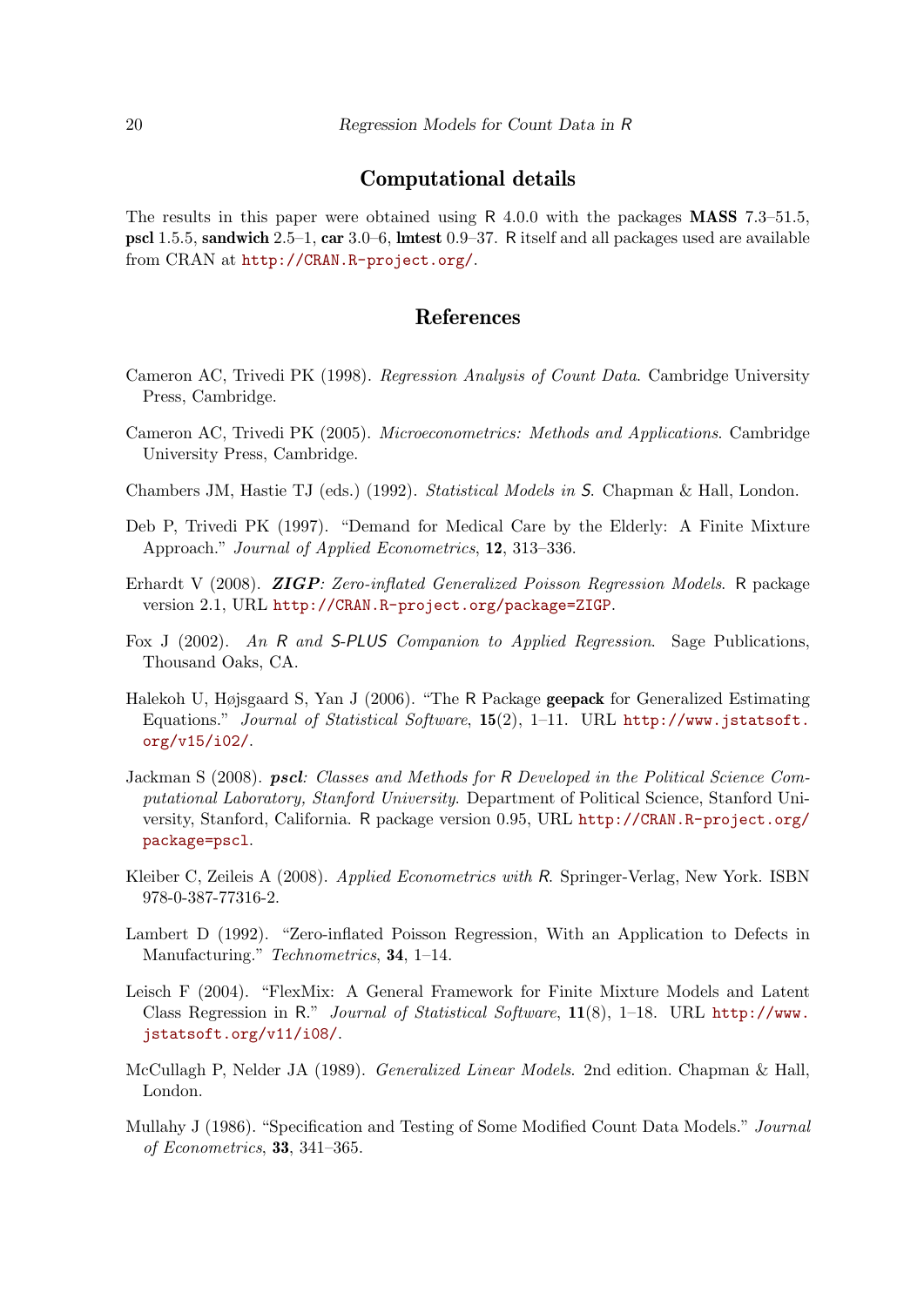- <span id="page-20-3"></span>Mwalili SM (2007). **zicounts**: Classical and Censored Zero-inflated Count Data Models. R package version 1.1.5 (orphaned), URL [http://CRAN.R-project.org/src/contrib/](http://CRAN.R-project.org/src/contrib/Archive/zicounts/) [Archive/zicounts/](http://CRAN.R-project.org/src/contrib/Archive/zicounts/).
- <span id="page-20-0"></span>Nelder JA, Wedderburn RWM (1972). "Generalized Linear Models." Journal of the Royal Statistical Society A, 135, 370–384.
- <span id="page-20-6"></span>Pinheiro JC, Bates DM (2000). "Mixed-Effects Models in S and S-PLUS. Springer-Verlag, New York.
- <span id="page-20-1"></span>R Development Core Team (2008). R: A Language and Environment for Statistical Computing. R Foundation for Statistical Computing, Vienna, Austria. ISBN 3-900051-00-3, URL [http:](http://www.R-project.org/) [//www.R-project.org/](http://www.R-project.org/).
- <span id="page-20-4"></span>Stasinopoulos DM, Rigby RA (2007). "Generalized Additive Models for Location Scale and Shape (GAMLSS) in R." Journal of Statistical Software, 23(7). URL [http://www.](http://www.jstatsoft.org/v23/i07/) [jstatsoft.org/v23/i07/](http://www.jstatsoft.org/v23/i07/).
- <span id="page-20-2"></span>Venables WN, Ripley BD (2002). Modern Applied Statistics with S. 4th edition. Springer-Verlag, New York.
- <span id="page-20-5"></span>Yee TW (2008). VGAM: Vector Generalized Linear and Additive Models. R package version 0.7-7, URL <http://CRAN.R-project.org/package=VGAM>.
- <span id="page-20-8"></span>Zeileis A (2004). "Econometric Computing with HC and HAC Covariance Matrix Estimators." Journal of Statistical Software, 11(10), 1-17. URL <http://www.jstatsoft.org/v11/i10/>.
- <span id="page-20-9"></span>Zeileis A (2006). "Object-oriented Computation of Sandwich Estimators." Journal of Statistical Software,  $16(9)$ , 1-16. URL <http://www.jstatsoft.org/v16/i09/>.
- <span id="page-20-7"></span>Zeileis A, Hothorn T (2002). "Diagnostic Checking in Regression Relationships." R News, 2(3), 7–10. URL <http://CRAN.R-project.org/doc/Rnews/>.
- <span id="page-20-10"></span>Zeileis A, Kleiber C (2008).  $\bf AER:$  *Applied Econometrics with* R. R package version 0.9-0, URL <http://CRAN.R-project.org/package=AER>.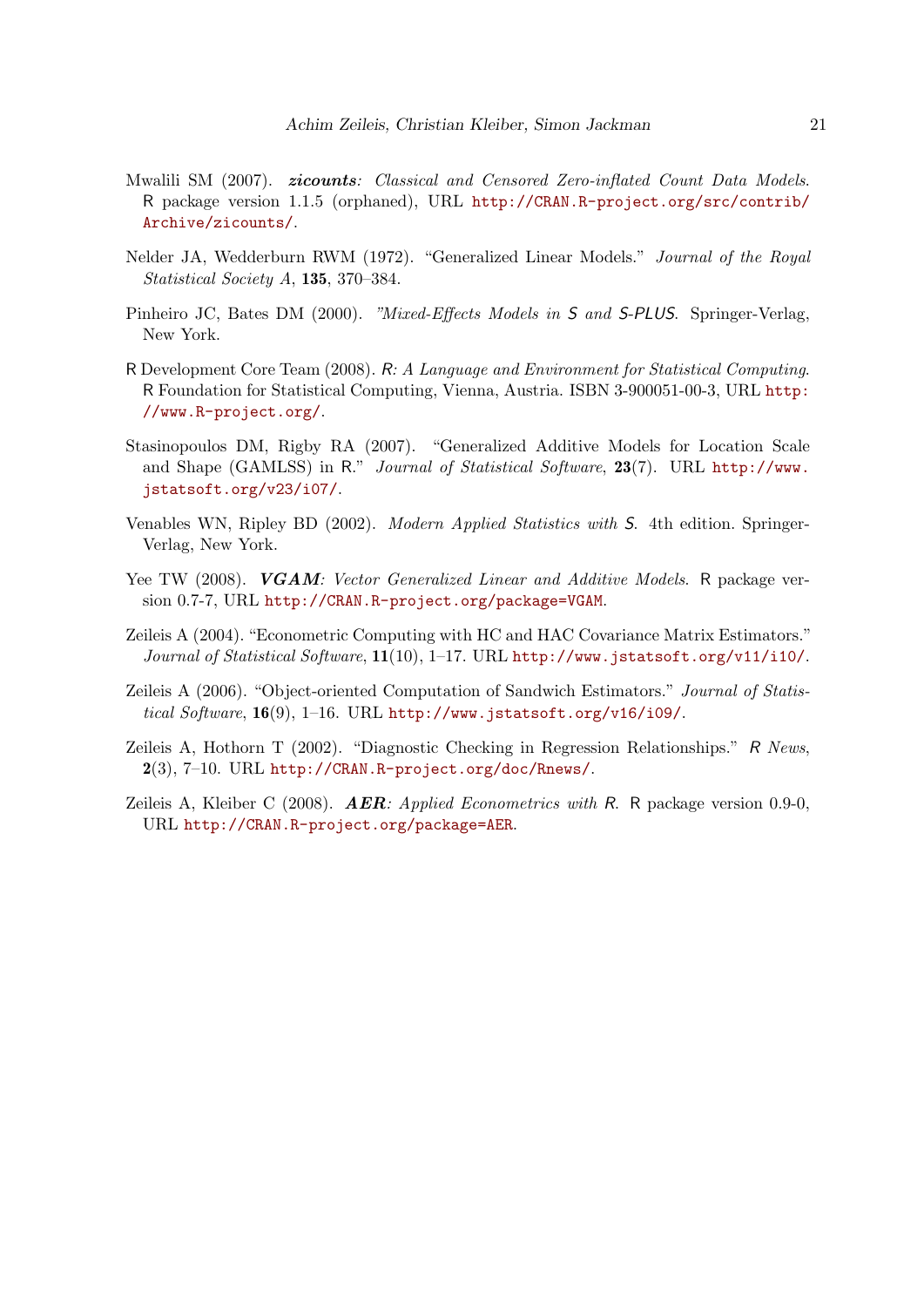### A. Technical details for hurdle models

<span id="page-21-0"></span>The fitting of hurdle models via ML in hurdle() is controlled by the arguments in the hurdle.control() wrapper function:

```
hurdle.control(method = "BFGS", maxit = 10000, trace = FALSE,
  separate = TRUE, start = NULL, ...
```
This modifies some default arguments passed on to the optimizer optim(), such as method, maxit and trace. The latter is also used within hurdle() and can be set to produce more verbose output concerning the fitting process. The argument separate controls whether the two components of the model are optimized separately (the default) or not. This is possible because there are no mixed sources for the zeros in the data (unlike in zero-inflation models). The argument start controls the choice of starting values for calling optim(), all remaining arguments passed through ... are directly passed on to optim().

By default, starting values are estimated by calling  $\text{glm.fit}()$  for both components of the model separately, once for the counts and once for zero vs. non-zero counts. If starting values are supplied, start needs to be set to a named list with the parameters for the \$count and \$zero part of the model (and potentially a \$theta dispersion parameter if a negative binomial distribution is used).

The fitted model object of class "hurdle" is similar to "glm" objects and contains sufficient information on all aspects of the fitting process. In particular, the estimated parameters and associated covariances are included as well as the result from the optim() call. Furthermore, the call, formula, terms structure etc. is contained, potentially also the model frame, dependent variable and regressor matrices.

Following glm.nb(), the  $\theta$  parameter of the negative binomial distribution is treated as a nuisance parameter. Thus, the \$coefficients component of the fitted model object just contains estimates of  $\beta$  and  $\gamma$  while the estimate of  $\theta$  and its standard deviation (on a log scale) are kept in extra list elements \$theta and \$SE.logtheta.

### B. Technical details for zero-inflated models

<span id="page-21-1"></span>Both the interface of the zeroinfl() function as well as its fitted model objects are virtually identical to the corresponding "hurdle" functionality. Hence, we only provide some additional information for those aspects that differ from those discussed above. The details of the ML optimization are again provided by a zeroinfl.control() wrapper:

```
zeroinfl.control(method = "BFGS", maxit = 10000, trace = FALSE,
 EM = FALSE, start = NULL, ...)
```
The only new argument here is the argument EM which allows for EM estimation of the starting values. Instead of calling glm.fit() only once for both components of the model, this process can be iterated until convergence of the parameters to the ML estimates. The optimizer is still called subsequently (for a single iteration) to obtain the Hessian matrix from which the estimated covariance matrix can be computed.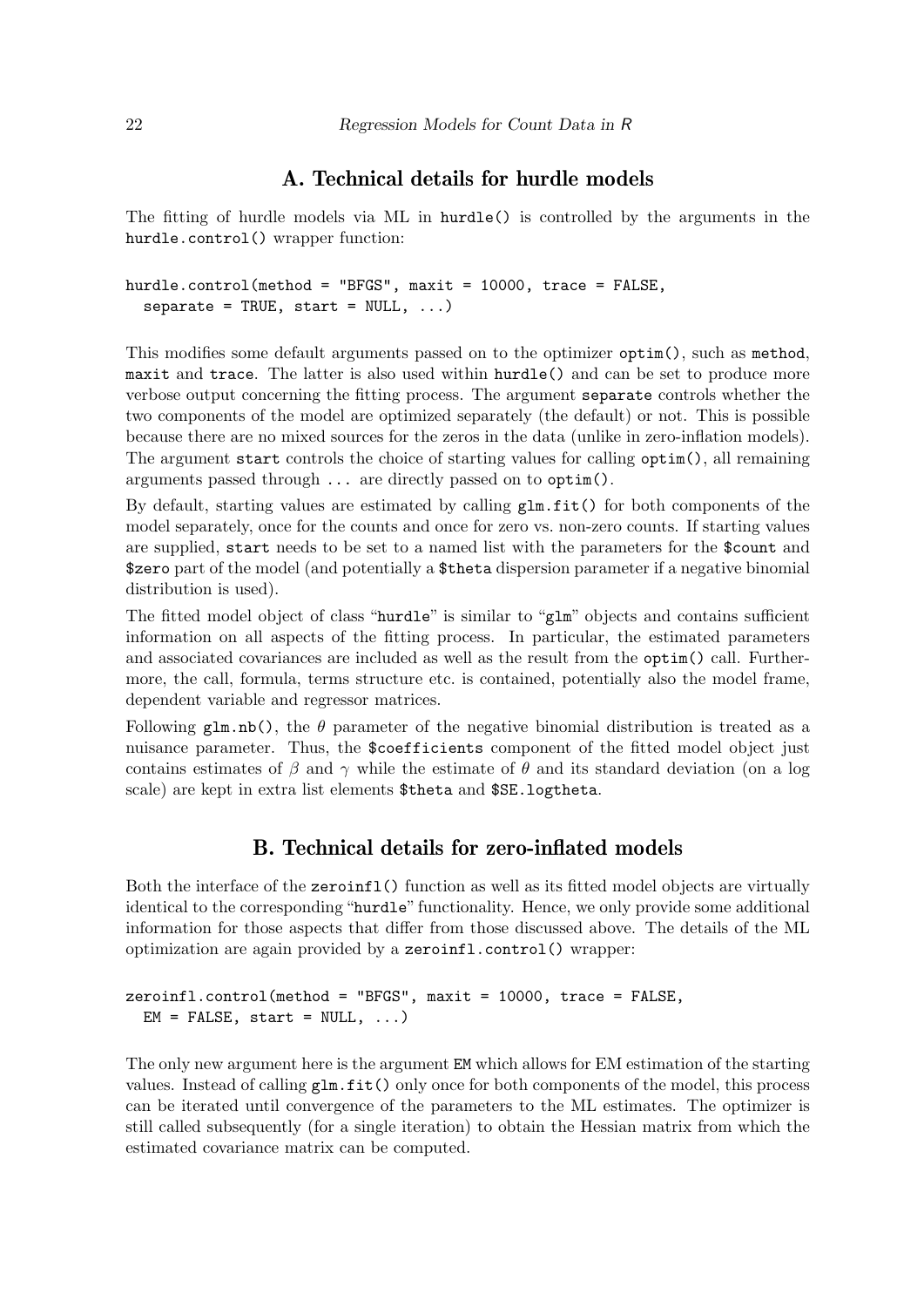### C. Methods for fitted zero-inflated and hurdle models

Users typically should not need to compute on the internal structure of "hurdle" or "zeroinfl" objects because a set of standard extractor functions is provided, an overview is given in Table [3.](#page-23-0) This includes methods to the generic functions  $print()$  and summary() which print the estimated coefficients along with further information. The summary() in particular supplies partial Wald tests based on the coefficients and the covariance matrix. As usual, the summary() method returns an object of class "summary.hurdle" or "summary.zeroinfl", respectively, containing the relevant summary statistics which can subsequently be printed using the associated print() method.

The methods for coef() and vcov() by default return a single vector of coefficients and their associated covariance matrix, respectively, i.e., all coefficients are concatenated. By setting their model argument, the estimates for a single component can be extracted. Concatenating the parameters by default and providing a matching covariance matrix estimate (that does not contain the covariances of further nuisance parameters) facilitates the application of generic inference functions such as coeftest(), waldtest(), and linearHypothesis(). All of these compute Wald tests for which coefficient estimates and associated covariances is essentially all information required and can therefore be queried in an object-oriented way with the coef() and vcov() methods.

Similarly, the terms() and model.matrix() extractors can be used to extract the relevant information for either component of the model. A  $logList()$  method is provided, hence  $AIC()$ can be called to compute information criteria and lrtest() for conducting LR tests of nested models.

The predict() method computes predicted means (default) or probabilities (i.e., likelihood contributions) for observed or new data. Additionally, the means from the count and zero component, respectively, can be predicted. For the count component, this is the predicted count mean (without hurdle/inflation):  $\exp(x_i^{\top}\beta)$ . For the zero component, this is the the ratio of probabilities  $(1 - f_{\text{zero}}(0; z_i, \gamma))/(1 - f_{\text{count}}(0; x_i, \beta))$  of observing non-zero counts in hurdle models. In zero-inflation models, it is the probability  $f_{\text{zero}}(0; z_i, \gamma)$  of observing a zero from the point mass component in zero-inflated models

Predicted means for the observed data can also be obtained by the fitted() method. Deviations between observed counts  $y_i$  and predicted means  $\hat{\mu}_i$  can be obtained by the **residuals**() method returning either raw residuals  $y_i - \hat{\mu}_i$  or the Pearson residuals (raw residuals standardized by square root of the variance function) with the latter being the default.

### D. Replication of textbook results

[Cameron and Trivedi](#page-19-3) [\(1998,](#page-19-3) p. 204) use a somewhat extended version of the model employed above. Because not all variables in that extended model are significant, a reduced set of variables was used throughout the main paper. Here, however, we use the full model to show that the tools in pscl reproduce the results of [Cameron and Trivedi](#page-19-3) [\(1998\)](#page-19-3).

After omitting the responses other than ofp and setting "other" as the reference category for region using

```
R > dt2 \leftarrow DebTrivedi[, -(2:6)R> dt2$region <- relevel(dt2$region, "other")
```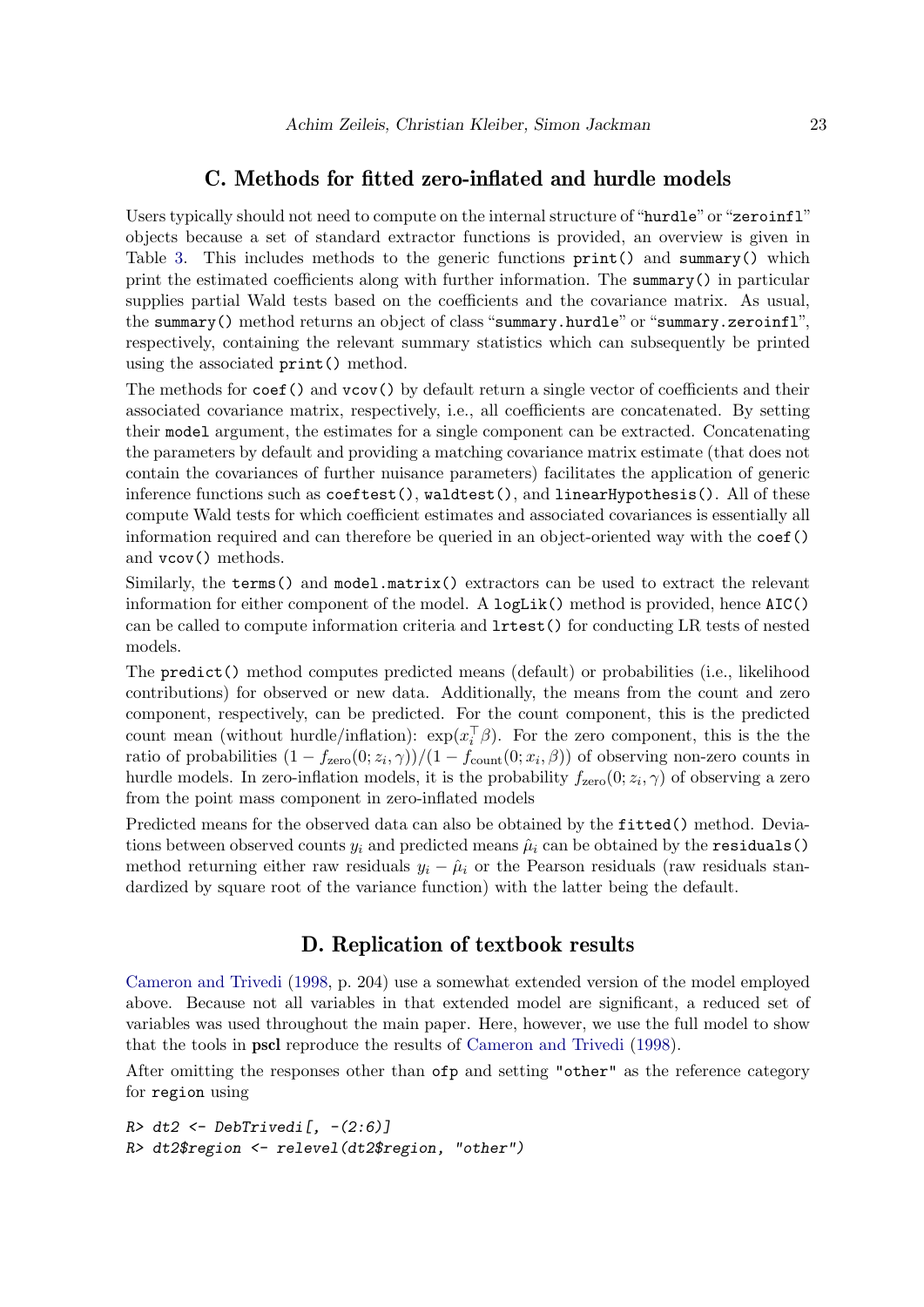| Function           | Description                                                    |
|--------------------|----------------------------------------------------------------|
| print()            | simple printed display with coefficient estimates              |
| summary()          | standard regression output (coefficient estimates,             |
|                    | standard errors, partial Wald tests); returns an ob-           |
|                    | ject of class "summary. <i>class</i> " containing the relevant |
|                    | summary statistics (which has a print () method)               |
| $\text{coef}()$    | extract coefficients of model (full or components), a          |
|                    | single vector of all coefficients by default                   |
| vcov()             | associated covariance matrix (with matching names)             |
| predict()          | predictions (means or probabilities) for new data              |
| fitted()           | fitted means for observed data                                 |
| residuals()        | extract residuals (response or Pearson)                        |
| terms()            | extract terms of model components                              |
| model.matrix()     | extract model matrix of model components                       |
| logList()          | extract fitted log-likelihood                                  |
| coeftest()         | partial Wald tests of coefficients                             |
| waldest()          | Wald tests of nested models                                    |
| linearHypothesis() | Wald tests of linear hypotheses                                |
| lrtest()           | likelihood ratio tests of nested models                        |
| AIC()              | compute information criteria (AIC, BIC, $\dots$ )              |

<span id="page-23-0"></span>Table 3: Functions and methods for objects of class "zeroinfl" and "hurdle". The first three blocks refer to methods, the last block contains generic functions whose default methods work because of the information supplied by the methods above.

we fit a model that contains all explanatory variables, both in the count model and the zero hurdle model:

```
R> fm_hurdle2 <- hurdle(ofp \tilde{ } ., data = dt2, dist = "negbin")
```
The resulting coefficient estimates are virtually identical to those published in [Cameron and](#page-19-3) [Trivedi](#page-19-3) [\(1998,](#page-19-3) p. 204). The associated Wald statistics are also very similar provided that sandwich standard errors are used (which is not stated explicitely in [Cameron and Trivedi](#page-19-3) [1998\)](#page-19-3).

```
R> cfz <- coef(fm_hurdle2, model = "zero")
R> cfc <- coef(fm_hurdle2, model = "count")
R> se <- sqrt(diag(sandwich(fm_hurdle2)))
R> round(cbind(zero = cfz, zero_t = cfz/se[-seq(along = cfc)],
+ count = cfc, count_t = cfc/se[seq(along = cfc)]),
+ digits = 3)[c(3, 2, 4, 5, 7, 6, 8, 9:17, 1),]
                 zero zero_t count count_t
healthexcellent -0.329 -2.310 -0.378 -4.312
healthpoor 0.071 0.420 0.333 5.863
numchron 0.557 10.547 0.143 10.520
```